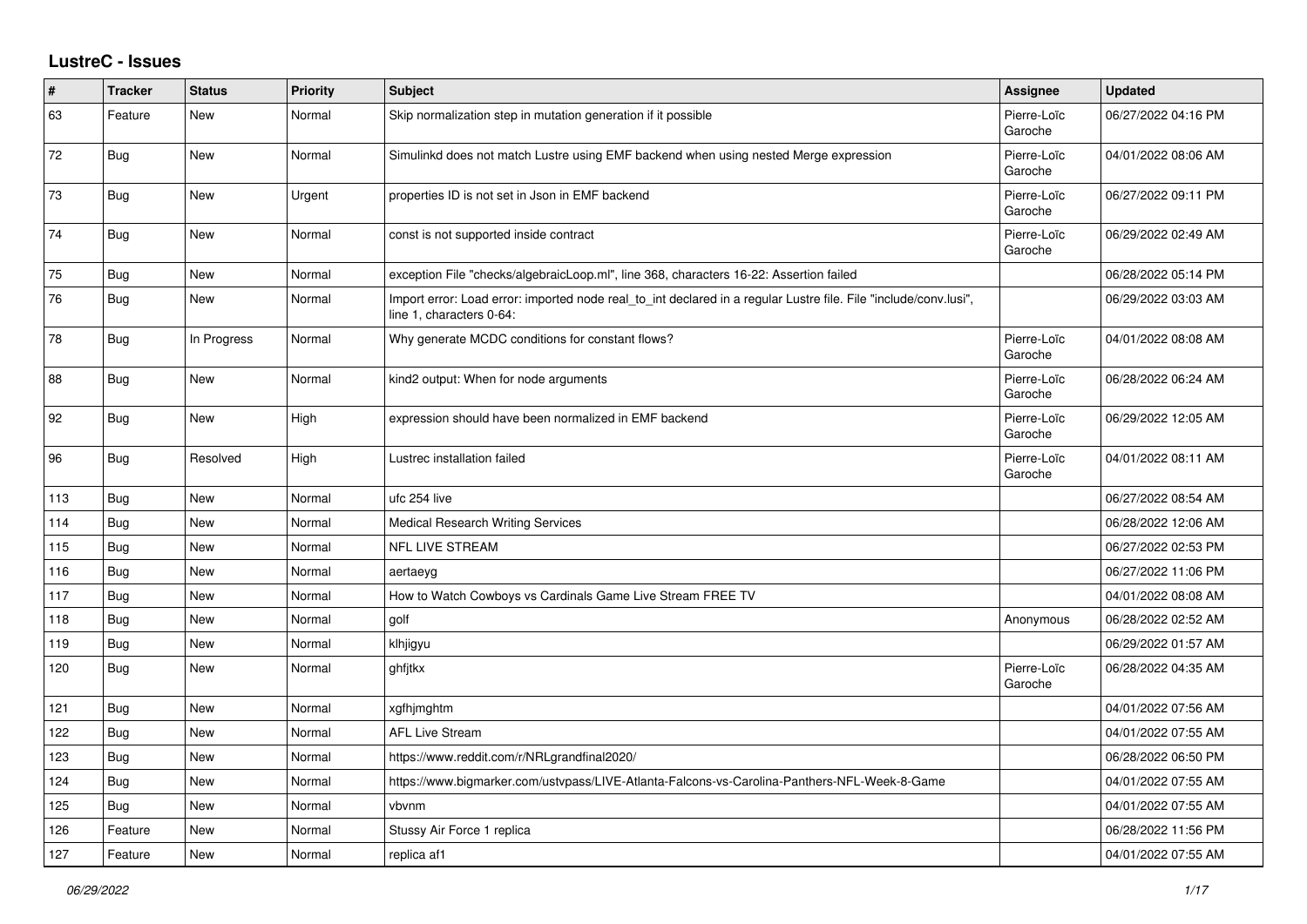| #   | <b>Tracker</b> | <b>Status</b> | Priority | <b>Subject</b>                                 | Assignee               | <b>Updated</b>      |
|-----|----------------|---------------|----------|------------------------------------------------|------------------------|---------------------|
| 128 | Bug            | New           | Normal   | dfgbd                                          |                        | 06/28/2022 09:48 AM |
| 129 | Bug            | New           | Normal   | xcvgbgh                                        |                        | 06/28/2022 11:10 AM |
| 131 | <b>Bug</b>     | New           | Normal   | triokids                                       |                        | 04/01/2022 07:54 AM |
| 132 | <b>Bug</b>     | New           | Normal   | concrete-everything                            |                        | 06/28/2022 12:47 AM |
| 133 | <b>Bug</b>     | New           | Normal   | craftlabs                                      |                        | 06/28/2022 07:37 PM |
| 134 | Bug            | <b>New</b>    | Normal   | wisegolfers                                    |                        | 06/28/2022 12:44 PM |
| 135 | Bug            | <b>New</b>    | Normal   | factspress                                     |                        | 04/01/2022 07:52 AM |
| 136 | <b>Bug</b>     | <b>New</b>    | Normal   | snappow                                        |                        | 06/28/2022 05:34 PM |
| 137 | Bug            | New           | Normal   | hcbets                                         |                        | 04/01/2022 07:52 AM |
| 138 | <b>Bug</b>     | <b>New</b>    | Normal   | own-sweethome                                  |                        | 06/28/2022 08:42 PM |
| 139 | Bug            | <b>New</b>    | Normal   | relseo                                         |                        | 06/28/2022 08:48 PM |
| 140 | Bug            | New           | Normal   | sugarbalanceusa                                |                        | 06/28/2022 12:05 AM |
| 141 | Feature        | <b>New</b>    | Normal   | Something about jerry curly                    |                        | 06/29/2022 12:44 AM |
| 142 | Feature        | <b>New</b>    | Normal   | About ashimary hair                            |                        | 06/28/2022 02:31 AM |
| 143 | Bug            | <b>New</b>    | Normal   | Bob lace front wigs                            |                        | 06/28/2022 09:13 PM |
| 144 | Bug            | New           | Normal   | curly bob lace front wigs                      |                        | 06/26/2022 01:44 PM |
| 145 | <b>Bug</b>     | <b>New</b>    | Normal   | abdulbaissagar                                 |                        | 06/28/2022 05:41 AM |
| 146 | <b>Bug</b>     | <b>New</b>    | Normal   | bayabais                                       |                        | 06/29/2022 02:00 AM |
| 147 | Bug            | New           | Normal   | xzxgfufi                                       |                        | 04/01/2022 07:54 AM |
| 148 | Bug            | <b>New</b>    | Normal   | zxZdfg                                         |                        | 04/01/2022 08:01 AM |
| 149 | Bug            | New           | Normal   | dftgy                                          |                        | 06/28/2022 06:18 PM |
| 150 | Bug            | <b>New</b>    | Normal   | dfgh                                           |                        | 06/27/2022 05:59 PM |
| 151 | Feature        | New           | Normal   | Law Essay Writing Service - Assignments Planet |                        | 06/28/2022 10:50 AM |
| 152 | <b>Bug</b>     | New           | High     | professional bridal makeup artist              | Christophe<br>Garion   | 06/26/2022 05:44 PM |
| 153 | <b>Bug</b>     | New           | Normal   | urgent loan online                             | Christophe<br>Garion   | 06/28/2022 12:49 AM |
| 154 | Bug            | <b>New</b>    | Normal   | fdgyyrut gyrtrw                                |                        | 06/27/2022 01:21 AM |
| 155 | Bug            | New           | Normal   | Cant access my cash app account                | Pierre-Loïc<br>Garoche | 06/28/2022 06:55 PM |
| 156 | <b>Bug</b>     | New           | Normal   | Access old cash app account                    |                        | 04/01/2022 08:00 AM |
| 157 | Bug            | New           | Normal   | Forget cash app pin                            |                        | 06/28/2022 10:50 PM |
| 158 | <b>Bug</b>     | New           | Normal   | dfghj zcvgh                                    |                        | 06/27/2022 07:28 AM |
| 159 | Bug            | New           | Normal   | xfguih njgkh                                   |                        | 06/28/2022 04:45 PM |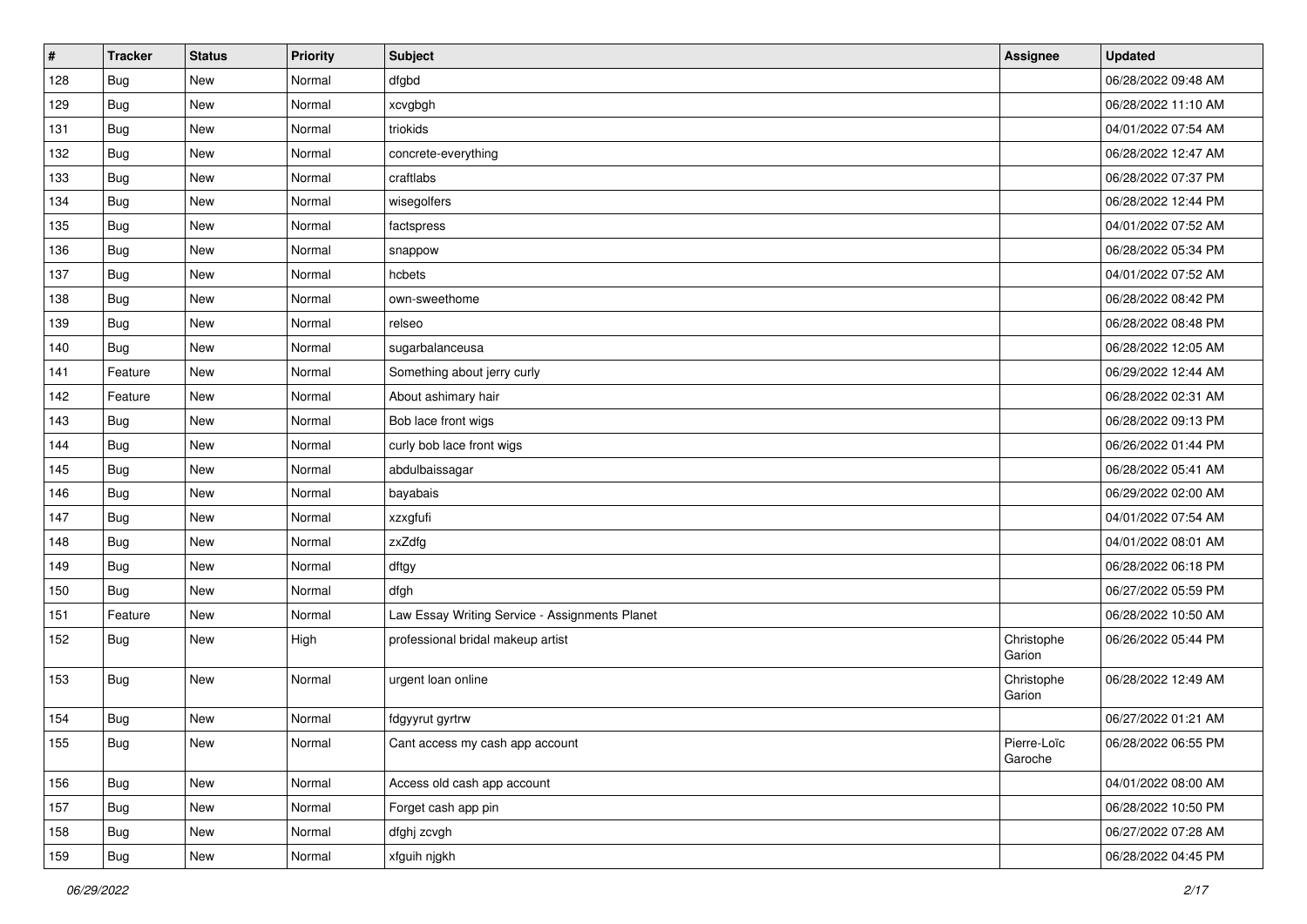| #   | Tracker    | <b>Status</b> | <b>Priority</b> | <b>Subject</b>                                         | Assignee               | <b>Updated</b>      |
|-----|------------|---------------|-----------------|--------------------------------------------------------|------------------------|---------------------|
| 160 | Bug        | New           | Normal          | rtyuiv wbhyu                                           |                        | 04/01/2022 07:56 AM |
| 161 | Bug        | <b>New</b>    | Normal          | dfdrtyuio                                              |                        | 06/27/2022 07:21 PM |
| 162 | <b>Bug</b> | New           | Normal          | gfyuik9                                                | Hamza<br>Bourbouh      | 04/01/2022 08:01 AM |
| 163 | <b>Bug</b> | <b>New</b>    | Normal          | jknjopl[                                               |                        | 04/01/2022 07:58 AM |
| 164 | <b>Bug</b> | New           | Normal          | dfgbd                                                  |                        | 06/28/2022 04:56 PM |
| 165 | Bug        | New           | Normal          | dfgbd                                                  |                        | 04/01/2022 07:57 AM |
| 166 | Bug        | New           | Normal          | dfgbd                                                  |                        | 04/01/2022 07:57 AM |
| 167 | Bug        | New           | Normal          | instant loan without documents                         | Anonymous              | 06/28/2022 07:35 PM |
| 168 | Bug        | <b>New</b>    | Normal          | UFC 256 Live Stream Online                             |                        | 06/28/2022 08:44 AM |
| 169 | Bug        | New           | Normal          | CV Maker - UAE CV Writing Agency                       |                        | 06/28/2022 05:38 PM |
| 170 | Feature    | <b>New</b>    | Normal          | top mba colleges in bangalore                          |                        | 06/28/2022 10:55 AM |
| 171 | Feature    | New           | Normal          | loan management system                                 |                        | 06/28/2022 08:24 PM |
| 172 | Feature    | New           | Normal          | pgdm colleges in bangalore                             |                        | 06/23/2022 10:47 PM |
| 173 | Feature    | New           | Normal          | private limited company registration                   |                        | 06/28/2022 09:51 PM |
| 174 | Feature    | New           | Normal          | Digital Marketing Philadelphia                         |                        | 06/28/2022 11:34 AM |
| 175 | Feature    | New           | Normal          | All About Cash App Transfer Fail Problems              |                        | 06/29/2022 02:17 AM |
| 176 | Bug        | <b>New</b>    | Normal          | instant loan without documents                         |                        | 06/18/2022 01:43 PM |
| 177 | Feature    | New           | Normal          | HD lace silky straight human hair wig                  |                        | 04/01/2022 08:41 AM |
| 178 | Bug        | New           | Normal          | transparent lace wigs                                  |                        | 06/27/2022 11:04 PM |
| 179 | Bug        | New           | Normal          | body wave                                              |                        | 04/01/2022 08:41 AM |
| 180 | Feature    | New           | Normal          | homoeobazaar                                           |                        | 06/28/2022 05:10 PM |
| 181 | <b>Bug</b> | New           | Normal          | <b>Healthcare Custom Writing Services</b>              |                        | 06/29/2022 02:06 AM |
| 182 | Bug        | New           | Normal          | <b>Healthcare Custom Writing Services</b>              |                        | 06/28/2022 10:53 AM |
| 183 | <b>Bug</b> | <b>New</b>    | Normal          | Nursing Assignment Help Online                         |                        | 06/28/2022 07:07 PM |
| 184 | <b>Bug</b> | <b>New</b>    | Normal          | <b>Affordable Business Writing Services</b>            |                        | 06/27/2022 01:09 PM |
| 185 | Bug        | New           | Normal          | Non-Plagiarized Research Writing                       |                        | 06/28/2022 02:56 AM |
| 186 | Feature    | New           | Normal          | homoeobazaar                                           |                        | 06/28/2022 04:29 PM |
| 187 | <b>Bug</b> | New           | Normal          | High Quality Replic 350 V2 Carbon                      |                        | 04/01/2022 08:40 AM |
| 188 | <b>Bug</b> | New           | Normal          | Why are university students buying assignments online? | Pierre-Loïc<br>Garoche | 06/28/2022 07:46 AM |
| 189 | Bug        | New           | Normal          | <b>College Biology Writing Services</b>                |                        | 06/26/2022 12:50 PM |
| 190 | Bug        | New           | Normal          | All About Cash App Transfer Fail Problems              |                        | 06/29/2022 01:42 AM |
| 191 | Bug        | New           | Normal          | <b>B2B Branding</b>                                    |                        | 06/13/2022 12:50 AM |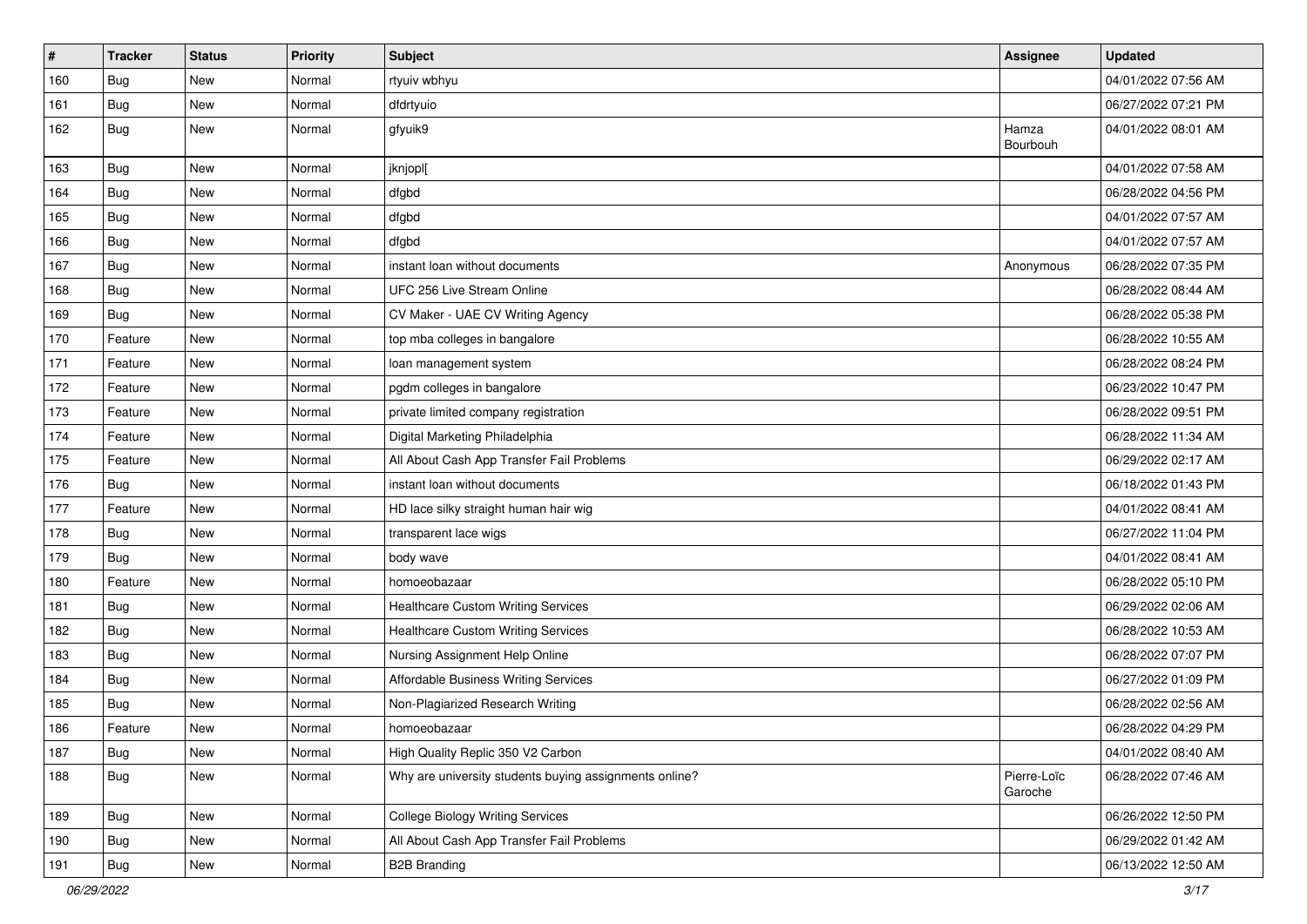| $\vert$ # | <b>Tracker</b> | <b>Status</b> | <b>Priority</b> | Subject                                                                                                         | <b>Assignee</b>        | <b>Updated</b>      |
|-----------|----------------|---------------|-----------------|-----------------------------------------------------------------------------------------------------------------|------------------------|---------------------|
| 192       | <b>Bug</b>     | New           | Normal          | The code Caffe                                                                                                  |                        | 05/09/2022 10:16 AM |
| 193       | <b>Bug</b>     | <b>New</b>    | Normal          | 18% Discount on Homeopathic medicines                                                                           |                        | 06/28/2022 03:38 AM |
| 194       | Bug            | New           | Normal          | lace closure wigs                                                                                               |                        | 06/28/2022 02:29 PM |
| 195       | Bug            | New           | Normal          | homoeobazaar                                                                                                    |                        | 04/01/2022 08:23 AM |
| 196       | <b>Bug</b>     | New           | Normal          | Homoeobazaar For Homeopathy Medicines                                                                           |                        | 06/27/2022 02:18 PM |
| 197       | Bug            | New           | Normal          | SBL JABORANDI PLUS HAIR OIL - COMPLETE SCALP CARE (100ML)                                                       |                        | 06/28/2022 02:47 PM |
| 198       | Bug            | <b>New</b>    | Normal          | DR. RECKEWEG R42 (HAEMOVENIN) (22ML)                                                                            |                        | 06/26/2022 05:31 AM |
| 199       | Bug            | New           | Normal          | SBL CLEARSTONE DROPS (30ML)                                                                                     |                        | 04/01/2022 08:23 AM |
| 200       | Bug            | New           | Normal          | uiopi[o                                                                                                         |                        | 06/28/2022 12:33 AM |
| 201       | <b>Bug</b>     | New           | Normal          | closure wig                                                                                                     |                        | 06/28/2022 12:58 PM |
| 202       | Bug            | New           | Normal          | blonde wig                                                                                                      |                        | 06/27/2022 06:27 PM |
| 203       | Bug            | New           | Low             | Airport Taxi Guildford                                                                                          | Anonymous              | 06/26/2022 06:03 PM |
| 204       | Feature        | New           | Normal          | New Car Tyres                                                                                                   |                        | 04/01/2022 08:40 AM |
| 205       | Bug            | New           | Low             | Mens Designer Glasses                                                                                           |                        | 06/29/2022 02:00 AM |
| 206       | <b>Bug</b>     | New           | Low             | <b>Cheap Electric Bikes</b>                                                                                     |                        | 06/28/2022 12:08 PM |
| 207       | Feature        | <b>New</b>    | Low             | real estate lead conversion                                                                                     |                        | 06/28/2022 06:09 PM |
| 208       | Bug            | New           | Normal          | Why Cash app won't let me send money if scammed?                                                                |                        | 04/01/2022 08:54 AM |
| 209       | <b>Bug</b>     | New           | Normal          | Neglect to access old Cash App account considering message notice issue? Contact help.                          |                        | 06/29/2022 01:01 AM |
| 210       | Bug            | New           | Normal          | Issue with check symbol in Cash App? Dial assist number with calling Cash App customer service phone<br>number. |                        | 06/28/2022 09:09 AM |
| 211       | Bug            | New           | Normal          | Problem in Cash App rebate? Call Cash App customer service number for help.                                     |                        | 06/27/2022 09:05 PM |
| 212       | Feature        | New           | Normal          | How good is the market for gaming mobile apps at the moment?                                                    |                        | 05/17/2022 11:09 AM |
| 213       | Bug            | New           | Normal          | fix HP Notebook Missing Operating System Error Message                                                          |                        | 04/01/2022 08:53 AM |
| 214       | Feature        | <b>New</b>    | Normal          | Five Christmas Apps For Apple Users                                                                             |                        | 06/28/2022 02:49 PM |
| 215       | Bug            | New           | Normal          | How For Top Level Cell Phone For You                                                                            |                        | 06/27/2022 09:19 PM |
| 216       | Feature        | New           | High            | Barry Keoghan                                                                                                   | Pierre-Loïc<br>Garoche | 06/27/2022 03:26 PM |
| 217       | Bug            | <b>New</b>    | Normal          | How this service matter most?                                                                                   |                        | 06/27/2022 06:48 PM |
| 218       | Bug            | New           | Normal          | Popular Educational trends                                                                                      |                        | 06/29/2022 12:09 AM |
| 219       | <b>Bug</b>     | New           | Normal          | Free Ringtones for Cell Phones.                                                                                 |                        | 06/28/2022 11:49 PM |
| 220       | Feature        | New           | Normal          | essay writing services                                                                                          |                        | 06/26/2022 04:55 PM |
| 221       | <b>Bug</b>     | New           | Normal          | The Best APk                                                                                                    |                        | 04/01/2022 08:49 AM |
| 222       | <b>Bug</b>     | New           | Normal          | Social Profile links                                                                                            |                        | 06/27/2022 01:15 PM |
| 223       | <b>Bug</b>     | New           | Normal          | WhatsApp Plus: Download, Update and Themes                                                                      |                        | 06/03/2022 08:07 PM |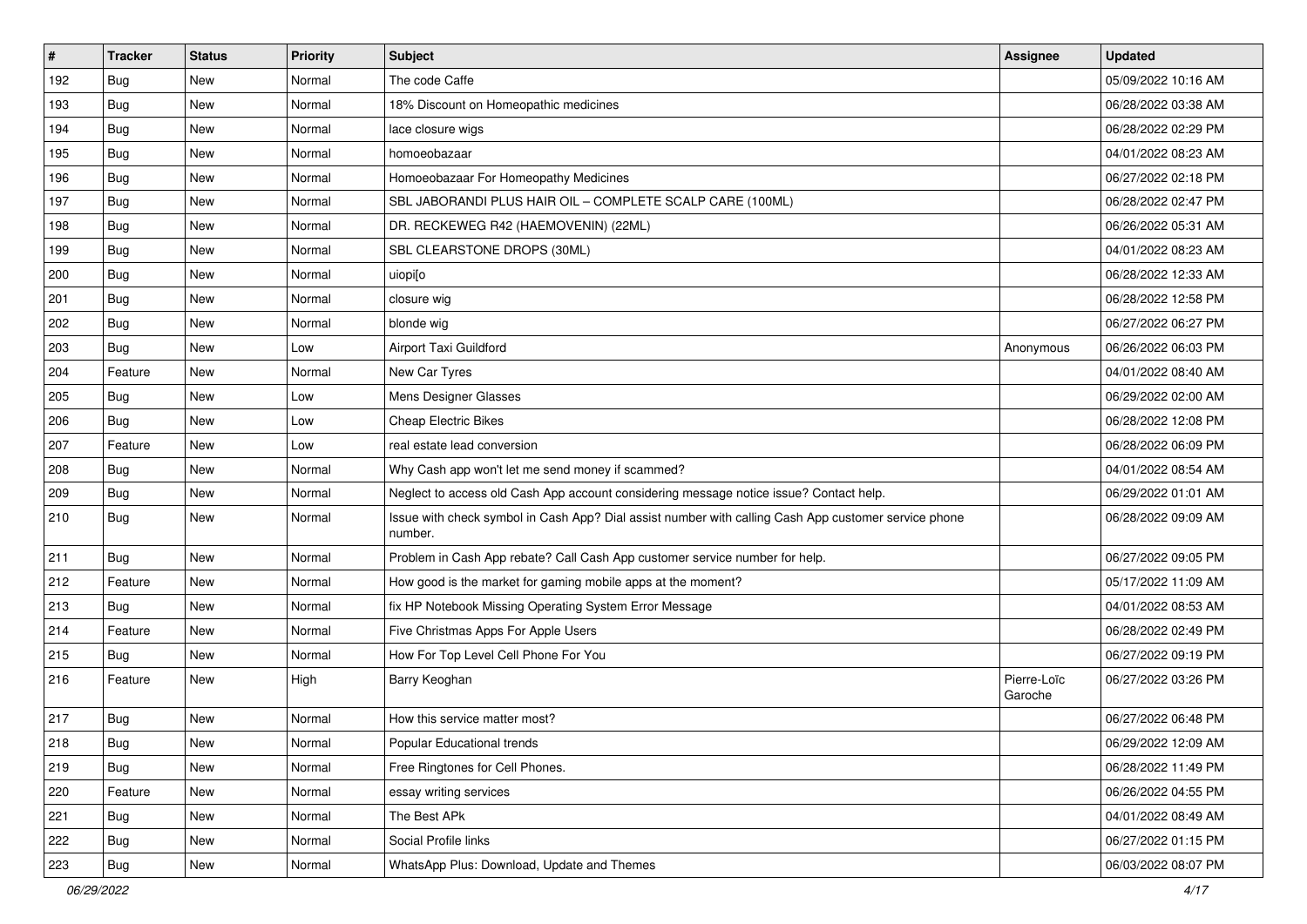| $\sharp$ | <b>Tracker</b> | <b>Status</b> | <b>Priority</b> | <b>Subject</b>                                                           | Assignee               | <b>Updated</b>      |
|----------|----------------|---------------|-----------------|--------------------------------------------------------------------------|------------------------|---------------------|
| 224      | Feature        | <b>New</b>    | Normal          | Instant Personal Loan                                                    | Pierre-Loïc<br>Garoche | 06/28/2022 04:40 PM |
| 225      | <b>Bug</b>     | <b>New</b>    | Normal          | instant personal loan                                                    |                        | 06/27/2022 02:20 PM |
| 226      | <b>Bug</b>     | <b>New</b>    | Normal          | How to find reliable service reviews                                     | Anonymous              | 04/01/2022 08:46 AM |
| 227      | Bug            | <b>New</b>    | Normal          | Cash App Help & Solutions - Here You Will Get Better Assistance          |                        | 06/25/2022 11:21 PM |
| 228      | <b>Bug</b>     | <b>New</b>    | Normal          | Why Does Cash App Transaction Failed? - Here Is the Answer               |                        | 06/29/2022 01:41 AM |
| 229      | Feature        | <b>New</b>    | Normal          | How To Delete Cash App Account? - Check Out the Steps In Detail          |                        | 06/28/2022 07:06 PM |
| 230      | <b>Bug</b>     | New           | Normal          | Add Money To Cash App Card - Auto Cash Apps                              |                        | 06/28/2022 04:43 AM |
| 231      | <b>Bug</b>     | New           | Normal          | Is the ringtone download difficult or not?                               | Pierre-Loïc<br>Garoche | 06/28/2022 04:48 AM |
| 232      | <b>Bug</b>     | <b>New</b>    | Normal          | FM whatsapp messaging app.                                               |                        | 06/27/2022 10:04 AM |
| 233      | <b>Bug</b>     | <b>New</b>    | Normal          | Anauthorsway.com: My User Experience                                     |                        | 06/27/2022 12:02 PM |
| 234      | <b>Bug</b>     | <b>New</b>    | Normal          | My Personal Experience With the College Writing Services                 |                        | 06/28/2022 09:28 AM |
| 235      | <b>Bug</b>     | <b>New</b>    | Low             | HP Printer Assistant Software   Download & Install HP Assistant          |                        | 06/27/2022 10:48 AM |
| 236      | Bug            | <b>New</b>    | Normal          | HP Printer Assistant Software   Download & Install HP Assistant          |                        | 04/01/2022 08:16 AM |
| 237      | Feature        | <b>New</b>    | Normal          | HP Printer Assistant Software   Download & Install HP Assistant          |                        | 06/28/2022 04:50 AM |
| 238      | <b>Bug</b>     | <b>New</b>    | Low             | HP Printer Assistant Software   Download & Install HP Assistant          |                        | 04/01/2022 08:16 AM |
| 239      | <b>Bug</b>     | <b>New</b>    | Normal          | Algunas características más de Choices MOD APK                           |                        | 06/28/2022 08:47 PM |
| 240      | Feature        | <b>New</b>    | Normal          | Juego interesante de Dragon Ball Legends MOD APK                         |                        | 06/28/2022 02:55 PM |
| 241      | Feature        | <b>New</b>    | Normal          | How to get a complete solution of Big Ideas Math Answers?                |                        | 04/01/2022 08:15 AM |
| 242      | Feature        | New           | Normal          | Descripción de Torque Pro MOD APK para Android                           |                        | 06/28/2022 01:14 AM |
| 243      | Feature        | New           | Normal          | Reconstruir la pandilla de la mafia en Gangstar Vegas MOD APK            |                        | 06/28/2022 06:59 PM |
| 244      | <b>Bug</b>     | <b>New</b>    | Normal          | Quels sont les avantages des stations de radio en ligne.                 |                        | 06/28/2022 11:32 PM |
| 245      | <b>Bug</b>     | <b>New</b>    | Normal          | Write My Essay For Me Cheap                                              |                        | 06/28/2022 07:10 AM |
| 246      | <b>Bug</b>     | <b>New</b>    | Normal          | The Beast App                                                            |                        | 06/29/2022 12:49 AM |
| 247      | <b>Bug</b>     | New           | Normal          | best 4 Channel Amp                                                       |                        | 06/28/2022 07:58 AM |
| 248      | <b>Bug</b>     | <b>New</b>    | Normal          | Mobile ringtones and attractiveness ringtones                            |                        | 06/29/2022 12:45 AM |
| 249      | <b>Bug</b>     | <b>New</b>    | Normal          | Steps to Activate Cash App Card in Less then 2 Minutes - Get Information | Pierre-Loïc<br>Garoche | 06/21/2022 07:52 PM |
| 250      | <b>Bug</b>     | New           | Normal          | Reviews of phone ringtones                                               |                        | 06/29/2022 12:29 AM |
| 251      | <b>Bug</b>     | New           | Normal          | All About Cash App Transfer Fail Problems                                | Pierre-Loïc<br>Garoche | 06/29/2022 01:24 AM |
| 252      | <b>Bug</b>     | New           | Normal          | Samsung U600 - Is Essential Business And Personal Phone                  |                        | 04/04/2022 04:45 AM |
| 253      | <b>Bug</b>     | New           | Normal          | Florence Lawrence                                                        |                        | 06/28/2022 01:31 AM |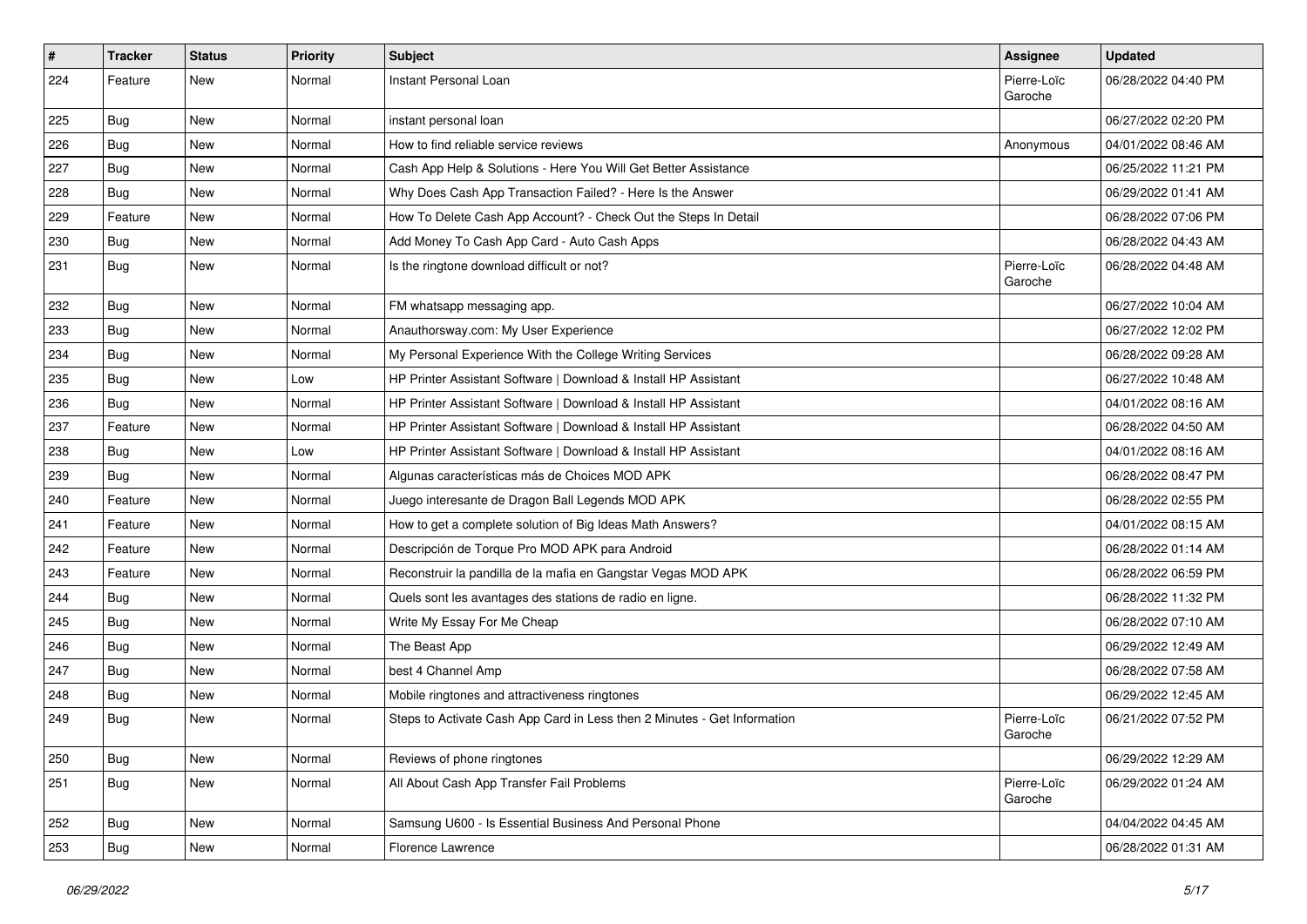| $\#$ | <b>Tracker</b> | <b>Status</b> | <b>Priority</b> | Subject                                                             | <b>Assignee</b>        | <b>Updated</b>      |
|------|----------------|---------------|-----------------|---------------------------------------------------------------------|------------------------|---------------------|
| 254  | Feature        | New           | Normal          | best ayurvedic treatment for psoriasis                              |                        | 04/01/2022 08:13 AM |
| 255  | Feature        | New           | Normal          | best doctor for psoriasis                                           |                        | 06/28/2022 10:56 PM |
| 256  | Bug            | New           | Normal          | <b>Fake Travis Scott Shoes</b>                                      |                        | 04/01/2022 08:12 AM |
| 257  | Bug            | New           | Normal          | Best latte machines                                                 |                        | 06/28/2022 04:26 AM |
| 258  | <b>Bug</b>     | New           | Normal          | Fake Nike Dunk High AMBUSH Deep Royal                               |                        | 06/29/2022 02:42 AM |
| 259  | Bug            | New           | Normal          | call center services                                                |                        | 06/26/2022 01:30 AM |
| 260  | <b>Bug</b>     | <b>New</b>    | Normal          | Web Design Services Near Me                                         |                        | 06/26/2022 11:55 AM |
| 261  | <b>Bug</b>     | New           | Normal          | Ringtone Downloads - Easy Ways Come Up With Your Own Ringtones      |                        | 06/28/2022 10:06 PM |
| 262  | Bug            | New           | Normal          | It this true to dealing Wuth                                        |                        | 06/29/2022 01:37 AM |
| 263  | Feature        | New           | Normal          | Wrecked Car Is Nothing But A Worthless                              | Pierre-Loïc<br>Garoche | 06/28/2022 09:52 PM |
| 264  | <b>Bug</b>     | New           | Normal          | We Buy Your Unwanted Car                                            | Corentin<br>Lauverjat  | 06/28/2022 12:43 AM |
| 265  | Bug            | New           | Normal          | 3 Faq's On Downloading To Your Apple Ipod                           |                        | 06/28/2022 11:07 PM |
| 267  | <b>Bug</b>     | <b>New</b>    | Normal          | How To Use Internet Radio Services To Listen To Your Favorite Songs |                        | 06/29/2022 12:15 AM |
| 268  | Bug            | New           | Normal          | Fashioni                                                            |                        | 04/01/2022 08:20 AM |
| 269  | Bug            | New           | Normal          | Is there such a site for app design?                                | Anonymous              | 06/28/2022 10:25 PM |
| 270  | <b>Bug</b>     | New           | Normal          | Logo Mansion                                                        | Christophe<br>Garion   | 04/01/2022 08:20 AM |
| 271  | Feature        | New           | Normal          | Fashion                                                             |                        | 06/28/2022 06:41 PM |
| 272  | Feature        | New           | Normal          | Fashion                                                             |                        | 06/27/2022 03:53 PM |
| 273  | Bug            | New           | High            | assignment help online                                              |                        | 04/01/2022 08:17 AM |
| 274  | Bug            | New           | Normal          | How AI is transforming coupon marketing campaigns?                  | Anonymous              | 06/27/2022 01:54 PM |
| 275  | <b>Bug</b>     | New           | Normal          | Activate Cash App Card With Or Without QR - Step By Step Guide      | Pierre-Loïc<br>Garoche | 06/28/2022 09:33 AM |
| 276  | Feature        | New           | Normal          | Nike Dunks Replica                                                  |                        | 04/01/2022 08:19 AM |
| 277  | Feature        | New           | Normal          | Nike Dunks Replica                                                  |                        | 04/01/2022 08:19 AM |
| 278  | Bug            | New           | Normal          | Cash App Help & Solutions - Here You Will Get Better Assistance     |                        | 06/28/2022 09:45 PM |
| 279  | <b>Bug</b>     | New           | High            | What is an essential feature of an internal communications app?     |                        | 06/28/2022 03:52 AM |
| 280  | <b>Bug</b>     | New           | Normal          | Pacific Web Design                                                  |                        | 06/28/2022 01:25 PM |
| 281  | Feature        | New           | Normal          | what are the types of Ringtones?                                    | Anonymous              | 06/29/2022 02:07 AM |
| 282  | <b>Bug</b>     | New           | Normal          | Activate Cash App Card: Learn Simple Steps & Fix Errors             |                        | 06/28/2022 11:54 PM |
| 283  | <b>Bug</b>     | New           | Normal          | Cash App To PayPal Transfer Money - Check Out The Steps Here        |                        | 04/01/2022 08:17 AM |
| 284  | <b>Bug</b>     | New           | Normal          | All About Cash App Transfer Fail Problems                           |                        | 06/28/2022 08:24 AM |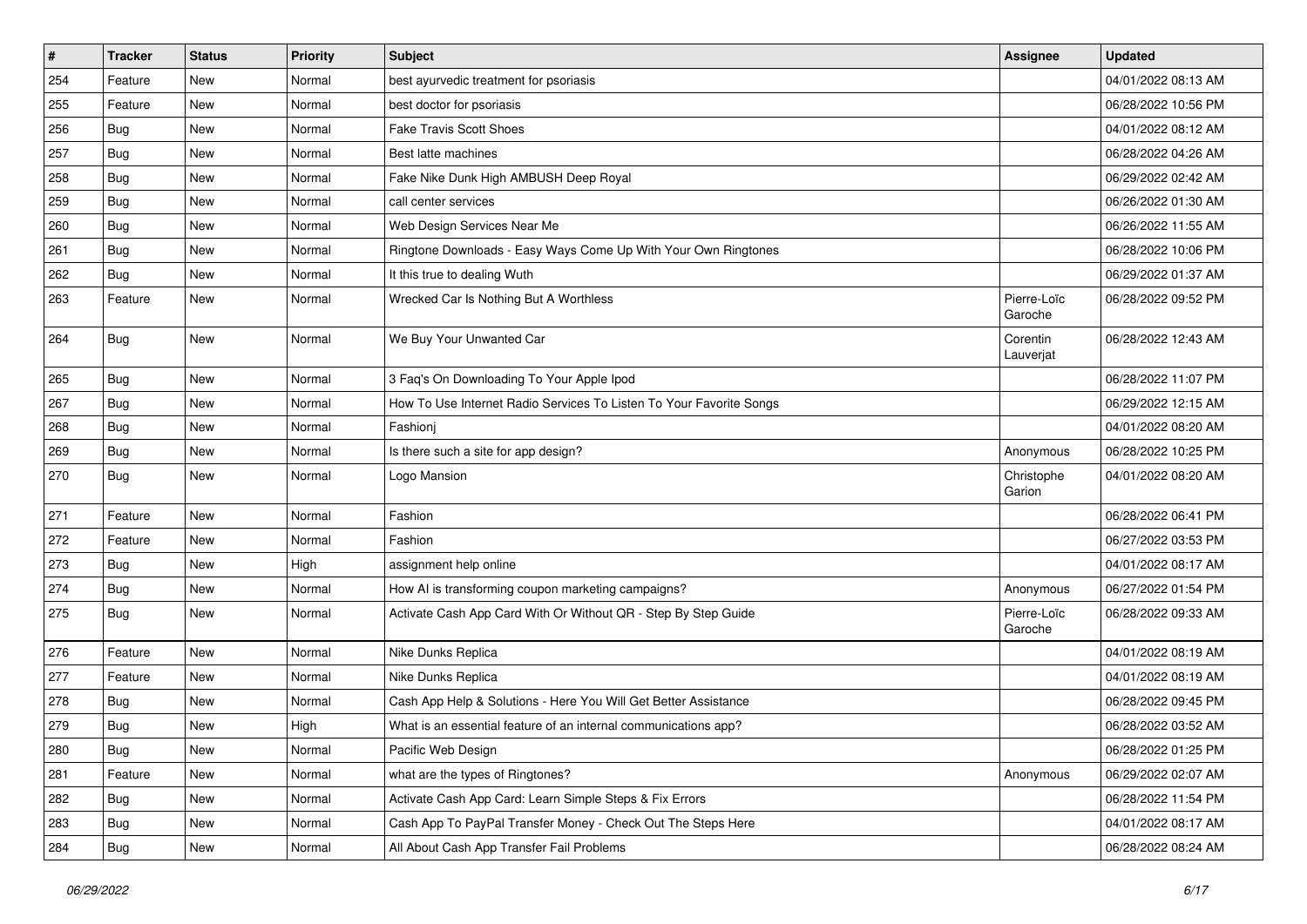| #   | <b>Tracker</b> | <b>Status</b> | <b>Priority</b> | Subject                                                        | <b>Assignee</b> | <b>Updated</b>      |
|-----|----------------|---------------|-----------------|----------------------------------------------------------------|-----------------|---------------------|
| 285 | <b>Bug</b>     | New           | Normal          | Have you ever written an essay?                                |                 | 06/27/2022 08:05 PM |
| 286 | <b>Bug</b>     | <b>New</b>    | Normal          | All About Cash App Transfer Fail Problems                      |                 | 04/01/2022 07:49 AM |
| 287 | Bug            | New           | Normal          | Make shopping easier                                           |                 | 04/01/2022 08:41 AM |
| 288 | Bug            | New           | Normal          | Make shopping easier                                           |                 | 04/01/2022 07:56 AM |
| 289 | <b>Bug</b>     | New           | Normal          | Recover Yahoo Mail Forgotten Password - Explore Kanata Chinese |                 | 06/29/2022 02:16 AM |
| 292 | <b>Bug</b>     | New           | Normal          | Venmo to Cash App Transfer Of Money- Explore Here              |                 | 06/28/2022 08:37 PM |
| 293 | Bug            | New           | Immediate       | <b>CMT Direct Wix</b>                                          | Anonymous       | 04/01/2022 07:21 AM |
| 295 | Bug            | New           | Normal          | Headliner Repair Services in Jonesboro GA                      |                 | 04/01/2022 07:21 AM |
| 296 | Bug            | New           | Normal          | Window Tinting Services in Jonesboro GA                        |                 | 04/01/2022 07:21 AM |
| 297 | <b>Bug</b>     | New           | Normal          | Auto Lighting Installation Services in Norcross GA             |                 | 04/01/2022 07:21 AM |
| 298 | <b>Bug</b>     | New           | Normal          | Car Stereo Installation Services in Norcross GA                |                 | 04/01/2022 07:20 AM |
| 299 | Bug            | New           | Normal          | Brake Caliper Painting Services in Norcross GA                 |                 | 04/01/2022 07:20 AM |
| 300 | Bug            | New           | Normal          | Wheels Powder Coating Services in Norcross GA                  |                 | 04/15/2022 01:45 PM |
| 301 | Bug            | New           | Normal          | Vehicle Electronics Services in Norcross GA                    |                 | 04/01/2022 07:18 AM |
| 302 | <b>Bug</b>     | New           | Normal          | Auto Electrical Repair Services in Norcross GA                 |                 | 06/26/2022 07:49 PM |
| 303 | Bug            | New           | Normal          | Car Wrapping Services in Norcross GA                           |                 | 04/01/2022 07:22 AM |
| 304 | Bug            | New           | Normal          | Keyless Entry Services in Norcross GA                          |                 | 04/01/2022 07:19 AM |
| 305 | <b>Bug</b>     | New           | Normal          | Headliner Repair Services in Norcross GA                       |                 | 04/01/2022 07:19 AM |
| 306 | Bug            | New           | Normal          | Window Tinting Services in Norcross GA                         |                 | 04/01/2022 07:19 AM |
| 307 | <b>Bug</b>     | New           | Normal          | Carpet Cleaning Services in Virginia Beach VA                  |                 | 04/01/2022 07:19 AM |
| 308 | <b>Bug</b>     | New           | Normal          | Carpet Repairing Services in Virginia Beach VA                 |                 | 04/01/2022 07:19 AM |
| 309 | Bug            | New           | Normal          | Stain Removal Services in Virginia Beach VA                    |                 | 04/01/2022 07:19 AM |
| 310 | <b>Bug</b>     | New           | Normal          | Mattress Cleaning Services in Virginia Beach VA                |                 | 06/26/2022 04:33 AM |
| 311 | <b>Bug</b>     | New           | Normal          | Odor Removal Services in Virginia Beach VA                     |                 | 04/01/2022 07:19 AM |
| 312 | Bug            | New           | Normal          | Stain Protection Services in Virginia Beach VA                 |                 | 06/28/2022 02:57 PM |
| 313 | Bug            | New           | Normal          | Water Extraction Services in Virginia Beach VA                 |                 | 06/23/2022 02:14 AM |
| 314 | Bug            | New           | Normal          | Water Extraction Services in Virginia Beach VA                 |                 | 04/01/2022 07:25 AM |
| 315 | <b>Bug</b>     | New           | Normal          | Dissertation help UK                                           |                 | 06/28/2022 01:20 PM |
| 316 | Bug            | New           | Normal          | Finden Sie den besten Klingelton für Ihr Telefon               |                 | 06/24/2022 10:28 PM |
| 317 | <b>Bug</b>     | New           | Normal          | Eco/Green Cleaning Services in Virginia Beach VA               |                 | 06/27/2022 07:03 AM |
| 318 | <b>Bug</b>     | New           | Normal          | Mold Removal Services in Virginia Beach VA                     |                 | 04/01/2022 07:27 AM |
| 319 | <b>Bug</b>     | New           | Normal          | Steam Cleaning Services in Virginia Beach VA                   |                 | 04/01/2022 07:27 AM |
| 320 | <b>Bug</b>     | New           | Normal          | Emergency Cleaning Services in Virginia Beach VA               |                 | 04/01/2022 07:27 AM |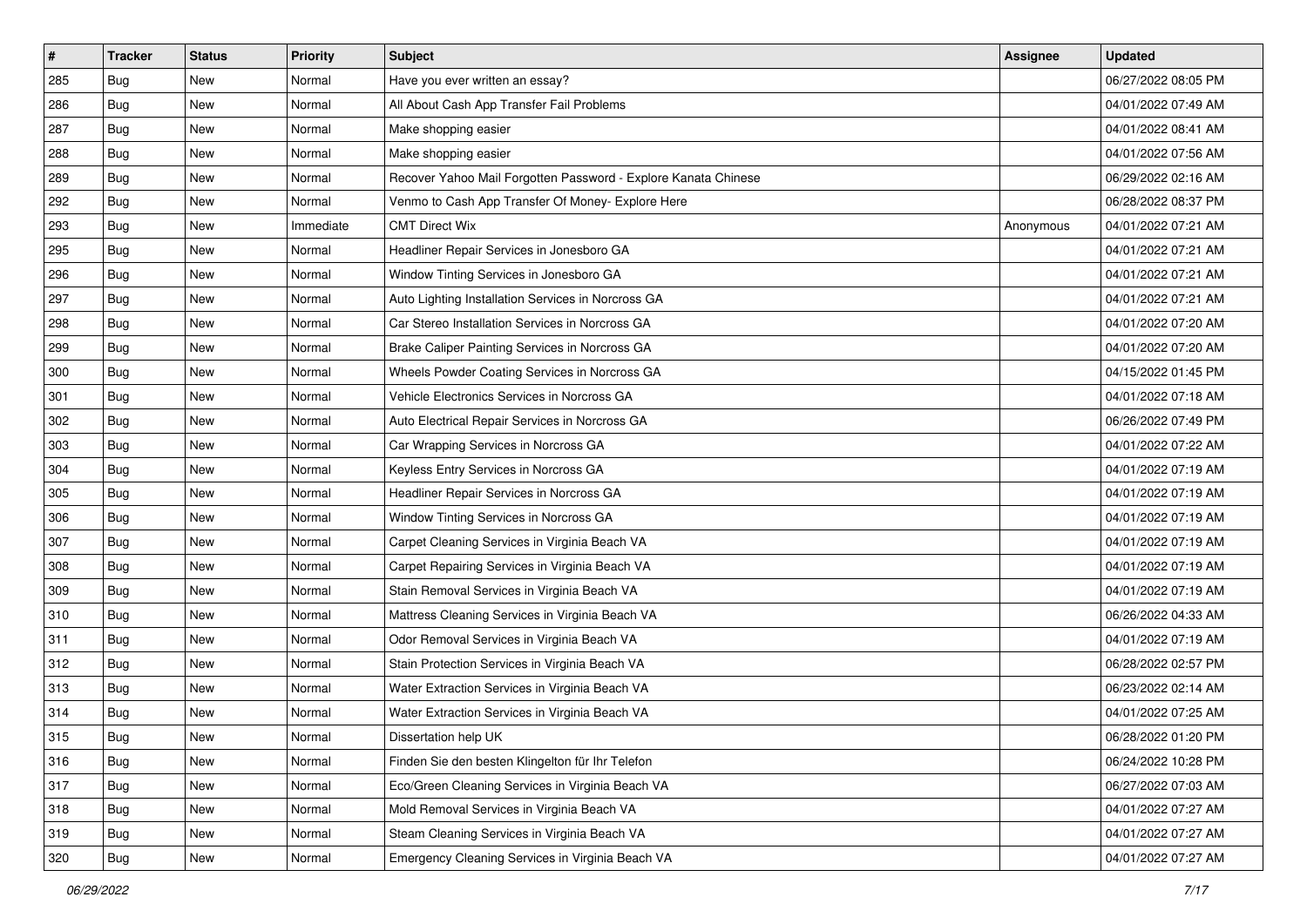| #   | <b>Tracker</b> | <b>Status</b> | <b>Priority</b> | Subject                                               | <b>Assignee</b> | <b>Updated</b>      |
|-----|----------------|---------------|-----------------|-------------------------------------------------------|-----------------|---------------------|
| 321 | <b>Bug</b>     | New           | Normal          | Tile & Grout Cleaning Services in Virginia Beach VA   |                 | 06/28/2022 11:31 AM |
| 322 | Bug            | New           | Normal          | Rug Cleaning Services in Virginia Beach VA            |                 | 04/01/2022 07:26 AM |
| 323 | Bug            | New           | Normal          | Car Upholstery Cleaning Services in Virginia Beach VA |                 | 04/01/2022 07:26 AM |
| 324 | Bug            | New           | Normal          | Upholstery Cleaning Services in Virginia Beach VA     |                 | 04/01/2022 07:26 AM |
| 325 | <b>Bug</b>     | New           | Normal          | Carpet Cleaning Services in Norfolk VA                |                 | 04/01/2022 07:26 AM |
| 326 | Bug            | New           | Normal          | Carpet Repairing Services in Norfolk VA               |                 | 04/01/2022 07:26 AM |
| 327 | Bug            | New           | Normal          | Stain Removal Services in Norfolk VA                  |                 | 04/01/2022 07:26 AM |
| 328 | Bug            | New           | Normal          | Mattress Cleaning Services in Norfolk VA              |                 | 04/01/2022 07:26 AM |
| 329 | Bug            | New           | Normal          | Odor Removal Services in Norfolk VA                   |                 | 04/01/2022 07:22 AM |
| 330 | <b>Bug</b>     | New           | Normal          | Stain Protection Services in Norfolk VA               |                 | 04/01/2022 07:26 AM |
| 331 | Bug            | New           | Normal          | Water Extraction Services in Norfolk VA               |                 | 06/29/2022 03:03 AM |
| 332 | Bug            | New           | Normal          | Eco/Green Cleaning Services in Norfolk VA             |                 | 04/01/2022 07:25 AM |
| 333 | <b>Bug</b>     | New           | Normal          | Mold Removal Services in Norfolk VA                   |                 | 06/28/2022 10:06 PM |
| 334 | <b>Bug</b>     | New           | Normal          | Steam Cleaning Services in Norfolk VA                 |                 | 04/01/2022 07:25 AM |
| 335 | <b>Bug</b>     | New           | Normal          | Emergency Cleaning Services in Norfolk VA             |                 | 04/01/2022 07:24 AM |
| 336 | Bug            | New           | Normal          | Tile & Grout Cleaning Services in Norfolk VA          |                 | 06/29/2022 01:49 AM |
| 337 | Bug            | New           | Normal          | Rug Cleaning Services in Norfolk VA                   |                 | 04/01/2022 07:23 AM |
| 338 | <b>Bug</b>     | New           | Normal          | Car Upholstery Cleaning Services in Norfolk VA        |                 | 04/01/2022 07:23 AM |
| 339 | <b>Bug</b>     | New           | Normal          | Upholstery Cleaning Services in Norfolk VA            |                 | 06/17/2022 04:36 AM |
| 340 | Bug            | New           | Normal          | Carpet Cleaning Services in Chesapeake VA             |                 | 04/01/2022 07:23 AM |
| 341 | <b>Bug</b>     | New           | Normal          | Carpet Repairing Services in Chesapeake VA            |                 | 04/01/2022 07:23 AM |
| 342 | <b>Bug</b>     | New           | Normal          | Stain Removal Services in Chesapeake VA               |                 | 04/01/2022 07:22 AM |
| 343 | <b>Bug</b>     | New           | Normal          | Mattress Cleaning Services in Chesapeake VA           |                 | 04/01/2022 07:16 AM |
| 344 | <b>Bug</b>     | New           | Normal          | Odor Removal Services in Chesapeake VA                |                 | 06/25/2022 12:42 AM |
| 345 | Bug            | New           | Normal          | Stain Protection Services in Chesapeake VA            |                 | 06/28/2022 06:52 AM |
| 346 | Bug            | New           | Normal          | Water Extraction Services in Chesapeake VA            |                 | 04/01/2022 07:15 AM |
| 347 | Bug            | New           | Normal          | Eco/Green Cleaning Services in Chesapeake VA          |                 | 06/29/2022 02:31 AM |
| 348 | <b>Bug</b>     | New           | Normal          | Mold Removal Services in Chesapeake VA                |                 | 06/28/2022 12:53 AM |
| 349 | Bug            | New           | Normal          | Steam Cleaning Services in Chesapeake VA              |                 | 04/01/2022 07:14 AM |
| 350 | Bug            | New           | Normal          | Emergency Cleaning Services in Chesapeake VA          |                 | 04/01/2022 07:14 AM |
| 351 | Bug            | New           | Normal          | Emergency Cleaning Services in Chesapeake VA          |                 | 04/01/2022 07:14 AM |
| 352 | <b>Bug</b>     | New           | Normal          | Tile & Grout Cleaning Services in Chesapeake VA       |                 | 06/27/2022 06:39 PM |
| 353 | <b>Bug</b>     | New           | Normal          | Rug Cleaning Services in Chesapeake VA                |                 | 04/01/2022 07:14 AM |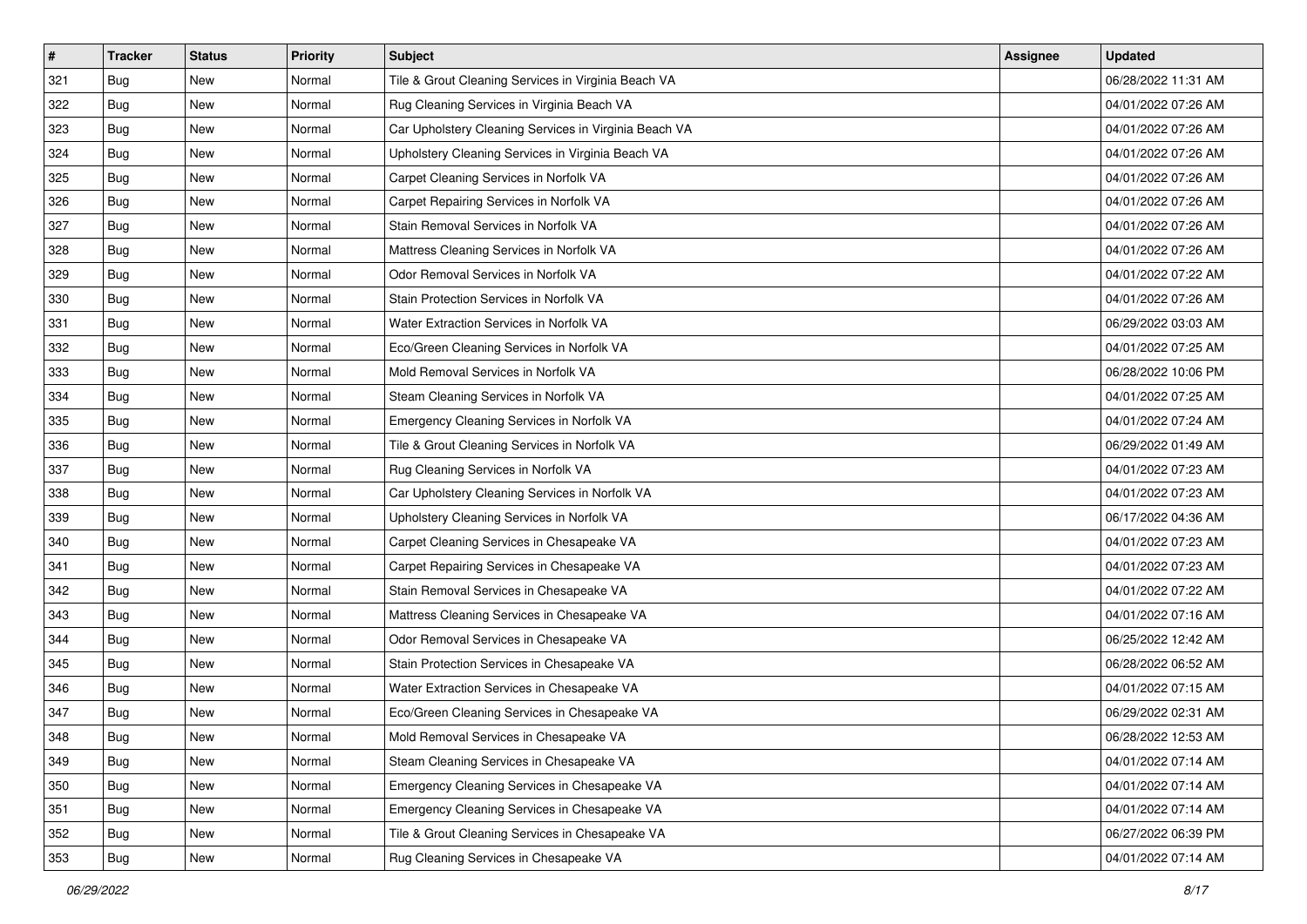| $\#$ | <b>Tracker</b> | <b>Status</b> | <b>Priority</b> | Subject                                            | Assignee | <b>Updated</b>      |
|------|----------------|---------------|-----------------|----------------------------------------------------|----------|---------------------|
| 354  | Bug            | New           | Normal          | Car Upholstery Cleaning Services in Chesapeake VA  |          | 04/01/2022 07:14 AM |
| 355  | Bug            | New           | Normal          | Upholstery Cleaning Services in Chesapeake VA      |          | 04/01/2022 07:14 AM |
| 356  | Bug            | New           | Normal          | Moving Services in Baltimore MD                    |          | 04/01/2022 07:13 AM |
| 357  | Bug            | New           | Normal          | Furniture Assembly Services in Baltimore MD        |          | 04/01/2022 07:12 AM |
| 358  | <b>Bug</b>     | New           | Normal          | Office Moving Services in Baltimore MD             |          | 04/01/2022 07:13 AM |
| 359  | Bug            | New           | Normal          | Local Moving Services in Baltimore MD              |          | 04/01/2022 07:15 AM |
| 360  | Bug            | New           | Normal          | Auto Transport Services in Baltimore MD            |          | 04/01/2022 07:13 AM |
| 361  | Bug            | New           | Normal          | Junk Removal Services in Baltimore MD              |          | 04/01/2022 07:13 AM |
| 362  | Bug            | New           | Normal          | Moving Services in Washington DC                   |          | 04/01/2022 07:13 AM |
| 363  | Bug            | New           | Normal          | Furniture Assembly Services in Washington DC       |          | 04/01/2022 07:13 AM |
| 364  | Bug            | New           | Normal          | Office Moving Services in Washington DC            |          | 04/01/2022 07:13 AM |
| 365  | Bug            | New           | Normal          | Local Moving Services in Washington DC             |          | 04/01/2022 07:12 AM |
| 366  | Bug            | New           | Normal          | Auto Transport Services in Washington DC           |          | 04/01/2022 07:12 AM |
| 367  | Bug            | New           | Normal          | Junk Removal Services in Washington DC             |          | 04/01/2022 07:12 AM |
| 368  | <b>Bug</b>     | New           | Normal          | Moving Services in Arlington County VA             |          | 04/01/2022 07:12 AM |
| 369  | Bug            | New           | Normal          | Furniture Assembly Services in Arlington County VA |          | 04/01/2022 07:12 AM |
| 370  | Bug            | New           | Normal          | Office Moving Services in Arlington County VA      |          | 04/01/2022 07:16 AM |
| 371  | <b>Bug</b>     | New           | Normal          | Local Moving Services in Arlington County VA       |          | 04/01/2022 07:13 AM |
| 372  | Bug            | New           | Normal          | Auto Transport Services in Arlington County VA     |          | 06/28/2022 06:49 PM |
| 373  | Bug            | New           | Normal          | Junk Removal Services in Arlington County VA       |          | 04/01/2022 07:18 AM |
| 374  | Bug            | New           | Normal          | Moving Services in Fairfax VA                      |          | 04/01/2022 07:18 AM |
| 375  | Bug            | New           | Normal          | Furniture Assembly Services in Fairfax VA          |          | 04/01/2022 07:18 AM |
| 376  | <b>Bug</b>     | New           | Normal          | Office Moving Services in Fairfax VA               |          | 04/01/2022 07:17 AM |
| 377  | Bug            | New           | Normal          | Local Moving Services in Fairfax VA                |          | 04/01/2022 07:17 AM |
| 378  | Bug            | New           | Normal          | Auto Transport Services in Fairfax VA              |          | 04/01/2022 07:17 AM |
| 379  | Bug            | New           | Normal          | Junk Removal Services in Fairfax VA                |          | 04/01/2022 07:17 AM |
| 380  | <b>Bug</b>     | New           | Normal          | Moving Services in McLean VA                       |          | 06/29/2022 01:43 AM |
| 381  | <b>Bug</b>     | New           | Normal          | Furniture Assembly Services in McLean VA           |          | 04/01/2022 07:17 AM |
| 382  | Bug            | New           | Normal          | Office Moving Services in McLean VA                |          | 04/01/2022 07:17 AM |
| 383  | <b>Bug</b>     | New           | Normal          | Local Moving Services in McLean VA                 |          | 04/01/2022 07:17 AM |
| 384  | <b>Bug</b>     | New           | Normal          | Auto Transport Services in McLean VA               |          | 04/01/2022 07:17 AM |
| 385  | <b>Bug</b>     | New           | Normal          | Junk Removal Services in McLean VA                 |          | 04/01/2022 07:15 AM |
| 386  | <b>Bug</b>     | New           | Normal          | Moving Services in Sterling VA                     |          | 04/01/2022 07:16 AM |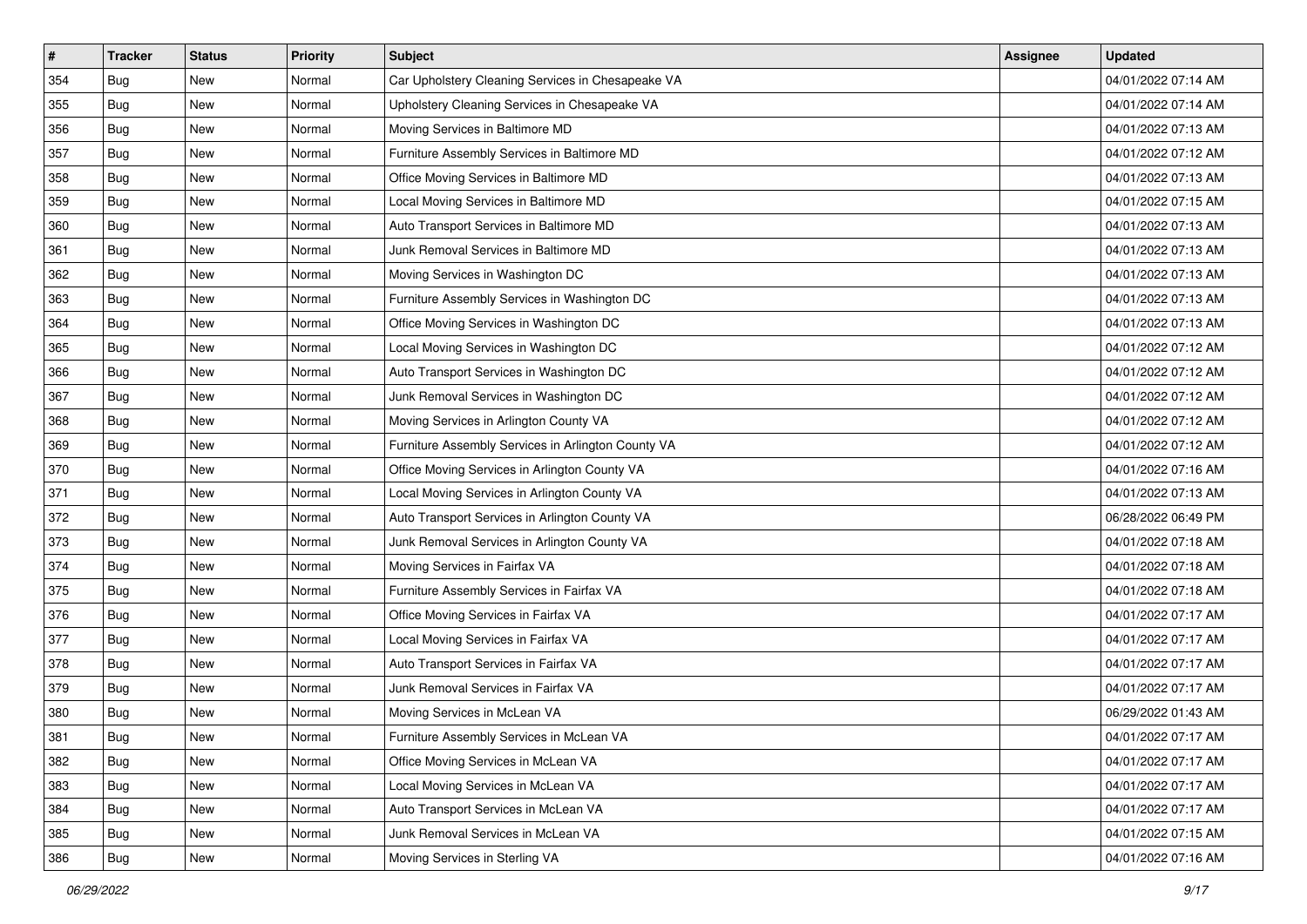| $\#$ | <b>Tracker</b> | <b>Status</b> | <b>Priority</b> | Subject                                        | Assignee | <b>Updated</b>      |
|------|----------------|---------------|-----------------|------------------------------------------------|----------|---------------------|
| 387  | Bug            | New           | Normal          | Furniture Assembly Services in Sterling VA     |          | 04/01/2022 07:18 AM |
| 388  | Bug            | New           | Normal          | Office Moving Services in Sterling VA          |          | 04/01/2022 07:16 AM |
| 389  | Bug            | New           | Normal          | Local Moving Services in Sterling VA           |          | 04/01/2022 07:16 AM |
| 390  | Bug            | New           | Normal          | Auto Transport Services in Sterling VA         |          | 04/01/2022 07:16 AM |
| 391  | <b>Bug</b>     | New           | Normal          | Junk Removal Services in Sterling VA           |          | 04/01/2022 07:16 AM |
| 392  | Bug            | New           | Normal          | Moving Services in Annapolis MD                |          | 04/01/2022 07:16 AM |
| 393  | Bug            | New           | Normal          | Furniture Assembly Services in Annapolis MD    |          | 04/01/2022 07:16 AM |
| 394  | Bug            | New           | Normal          | Office Moving Services in Annapolis MD         |          | 04/01/2022 07:15 AM |
| 395  | Bug            | New           | Normal          | Local Moving Services in Annapolis MD          |          | 04/01/2022 07:15 AM |
| 396  | Bug            | New           | Normal          | Auto Transport Services in Annapolis MD        |          | 04/01/2022 07:15 AM |
| 397  | Bug            | New           | Normal          | Junk Removal Services in Annapolis MD          |          | 04/01/2022 07:15 AM |
| 398  | Bug            | New           | Normal          | Moving Services in Potomac MD                  |          | 04/01/2022 07:32 AM |
| 399  | Bug            | New           | Normal          | Furniture Assembly Services in Potomac MD      |          | 04/01/2022 07:15 AM |
| 400  | Bug            | New           | Normal          | Office Moving Services in Potomac MD           |          | 06/27/2022 12:57 PM |
| 401  | <b>Bug</b>     | New           | Normal          | Local Moving Services in Potomac MD            |          | 04/01/2022 07:48 AM |
| 402  | Bug            | New           | Normal          | Auto Transport Services in Potomac MD          |          | 04/01/2022 07:47 AM |
| 403  | Bug            | New           | Normal          | Junk Removal Services in Potomac MD            |          | 04/01/2022 07:47 AM |
| 404  | <b>Bug</b>     | New           | Normal          | Moving Services in Gaithersburg MD             |          | 04/01/2022 07:47 AM |
| 405  | Bug            | New           | Normal          | Furniture Assembly Services in Gaithersburg MD |          | 04/01/2022 07:47 AM |
| 406  | Bug            | New           | Normal          | Office Moving Services in Gaithersburg MD      |          | 04/01/2022 07:47 AM |
| 407  | Bug            | New           | Normal          | Upholstery Cleaning Boston MA                  |          | 04/01/2022 07:47 AM |
| 408  | Bug            | New           | Normal          | Carpet Cleaning Boston MA                      |          | 04/01/2022 07:47 AM |
| 409  | <b>Bug</b>     | New           | Normal          | Floor Stripping Boston MA                      |          | 04/01/2022 07:47 AM |
| 410  | Bug            | New           | Normal          | Floor Waxing Boston MA                         |          | 04/01/2022 07:47 AM |
| 411  | Bug            | New           | Normal          | Floor Cleaning Boston MA                       |          | 04/01/2022 07:47 AM |
| 412  | Bug            | New           | Normal          | Germs Removal Boston MA                        |          | 04/01/2022 07:47 AM |
| 413  | <b>Bug</b>     | New           | Normal          | Commercial Floor Cleaning Boston MA            |          | 04/01/2022 07:45 AM |
| 414  | <b>Bug</b>     | New           | Normal          | Residential Floor Cleaning Boston MA           |          | 04/01/2022 07:46 AM |
| 415  | Bug            | New           | Normal          | Upholstery Cleaning Somerville MA              |          | 04/01/2022 07:48 AM |
| 416  | <b>Bug</b>     | New           | Normal          | Carpet Cleaning Somerville MA                  |          | 04/01/2022 07:46 AM |
| 417  | Bug            | New           | Normal          | Floor Stripping Somerville MA                  |          | 04/01/2022 07:46 AM |
| 418  | <b>Bug</b>     | New           | Normal          | Floor Waxing Somerville MA                     |          | 04/01/2022 07:46 AM |
| 419  | <b>Bug</b>     | New           | Normal          | Floor Cleaning Somerville MA                   |          | 04/01/2022 07:46 AM |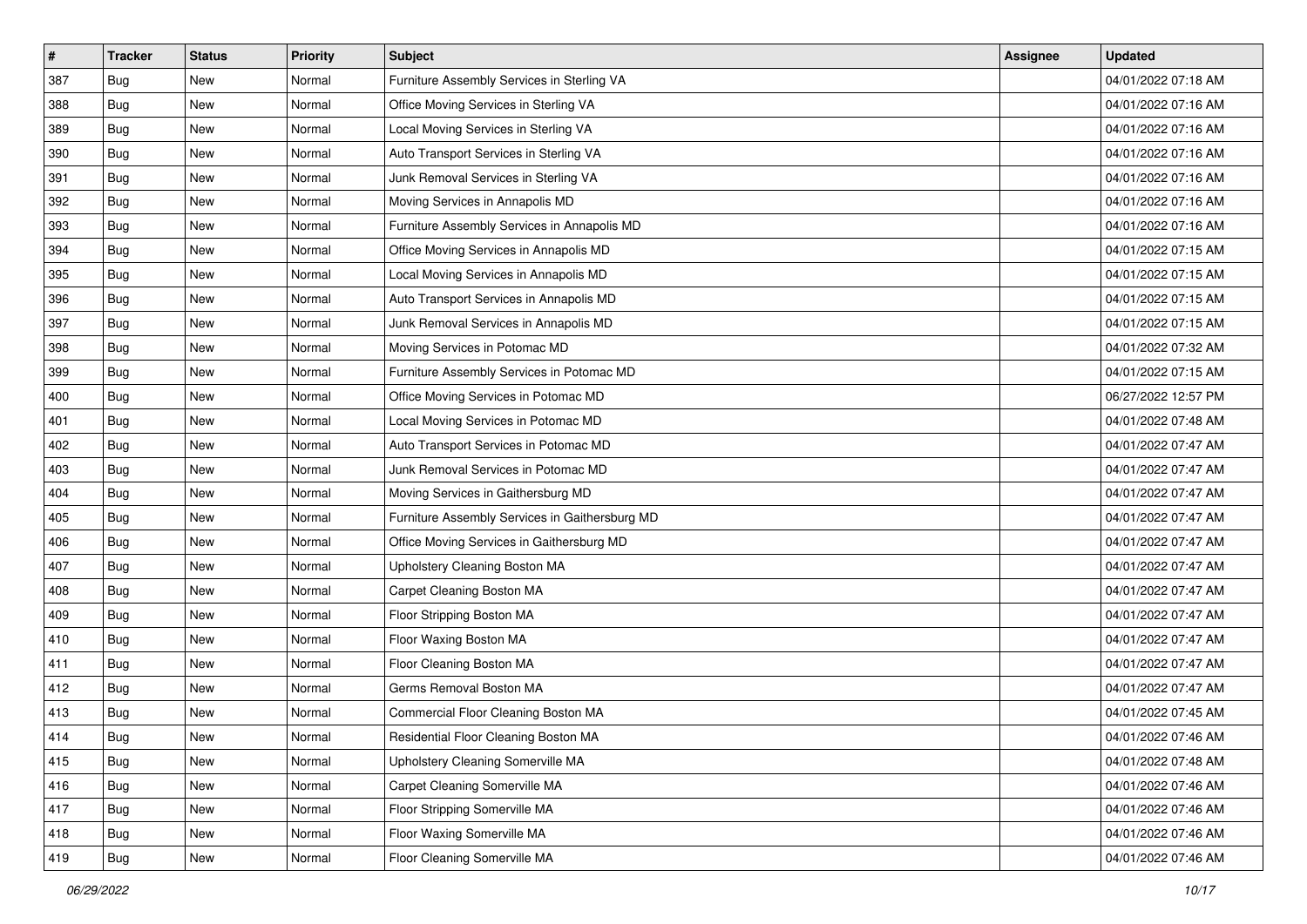| #   | <b>Tracker</b> | <b>Status</b> | <b>Priority</b> | <b>Subject</b>                           | <b>Assignee</b> | <b>Updated</b>      |
|-----|----------------|---------------|-----------------|------------------------------------------|-----------------|---------------------|
| 420 | <b>Bug</b>     | New           | Normal          | Germs Removal Somerville MA              |                 | 04/01/2022 07:46 AM |
| 421 | <b>Bug</b>     | New           | Normal          | Commercial Floor Cleaning Somerville MA  |                 | 04/01/2022 07:46 AM |
| 422 | Bug            | New           | Normal          | Residential Floor Cleaning Somerville MA |                 | 04/01/2022 07:46 AM |
| 423 | Bug            | New           | Normal          | Upholstery Cleaning Brookline MA         |                 | 04/01/2022 07:46 AM |
| 424 | <b>Bug</b>     | New           | Normal          | Carpet Cleaning Brookline MA             |                 | 04/01/2022 07:45 AM |
| 425 | <b>Bug</b>     | New           | Normal          | Floor Stripping Brookline MA             |                 | 04/01/2022 07:45 AM |
| 426 | Bug            | New           | Normal          | Floor Waxing Brookline MA                |                 | 04/01/2022 07:49 AM |
| 427 | <b>Bug</b>     | New           | Normal          | Floor Cleaning Brookline MA              |                 | 04/01/2022 07:46 AM |
| 428 | Bug            | New           | Normal          | Germs Removal Brookline MA               |                 | 04/01/2022 07:47 AM |
| 429 | <b>Bug</b>     | New           | Normal          | Germs Removal Brookline MA               |                 | 04/01/2022 07:51 AM |
| 430 | <b>Bug</b>     | New           | Normal          | Commercial Floor Cleaning Brookline MA   |                 | 04/01/2022 07:50 AM |
| 431 | Bug            | New           | Normal          | Residential Floor Cleaning Brookline MA  |                 | 04/01/2022 07:50 AM |
| 432 | <b>Bug</b>     | New           | Normal          | Upholstery Cleaning Newton MA            |                 | 04/01/2022 07:50 AM |
| 433 | Bug            | New           | Normal          | Carpet Cleaning Newton MA                |                 | 04/01/2022 07:50 AM |
| 434 | Bug            | New           | Normal          | Floor Stripping Newton MA                |                 | 04/01/2022 07:50 AM |
| 435 | Bug            | New           | Normal          | Floor Waxing Newton MA                   |                 | 04/01/2022 07:50 AM |
| 436 | Bug            | New           | Normal          | Floor Cleaning Newton MA                 |                 | 04/01/2022 07:50 AM |
| 437 | <b>Bug</b>     | New           | Normal          | Germs Removal Newton MA                  |                 | 04/01/2022 07:50 AM |
| 438 | <b>Bug</b>     | New           | Normal          | Commercial Floor Cleaning Newton MA      |                 | 04/01/2022 07:50 AM |
| 439 | <b>Bug</b>     | New           | Normal          | Residential Floor Cleaning Newton MA     |                 | 04/01/2022 07:49 AM |
| 440 | <b>Bug</b>     | New           | Normal          | Upholstery Cleaning Watertown MA         |                 | 04/01/2022 07:49 AM |
| 441 | Bug            | New           | Normal          | Carpet Cleaning Watertown MA             |                 | 06/02/2022 06:00 PM |
| 442 | <b>Bug</b>     | New           | Normal          | Floor Stripping Watertown MA             |                 | 04/01/2022 07:49 AM |
| 443 | <b>Bug</b>     | New           | Normal          | Floor Waxing Watertown MA                |                 | 04/01/2022 07:51 AM |
| 444 | <b>Bug</b>     | New           | Normal          | Floor Cleaning Watertown MA              |                 | 04/01/2022 07:49 AM |
| 445 | Bug            | New           | Normal          | Germs Removal Watertown MA               |                 | 04/01/2022 07:49 AM |
| 446 | <b>Bug</b>     | New           | Normal          | Commercial Floor Cleaning Watertown MA   |                 | 04/01/2022 07:49 AM |
| 447 | <b>Bug</b>     | New           | Normal          | Residential Floor Cleaning Watertown MA  |                 | 04/01/2022 07:49 AM |
| 448 | <b>Bug</b>     | New           | Normal          | Upholstery Cleaning Quincy MA            |                 | 04/01/2022 07:48 AM |
| 449 | <b>Bug</b>     | New           | Normal          | Carpet Cleaning Quincy MA                |                 | 04/01/2022 07:48 AM |
| 450 | <b>Bug</b>     | New           | Normal          | Floor Stripping Quincy MA                |                 | 06/27/2022 01:48 PM |
| 451 | <b>Bug</b>     | New           | Normal          | Floor Waxing Quincy MA                   |                 | 04/01/2022 07:48 AM |
| 452 | <b>Bug</b>     | New           | Normal          | Floor Cleaning Quincy MA                 |                 | 04/01/2022 07:48 AM |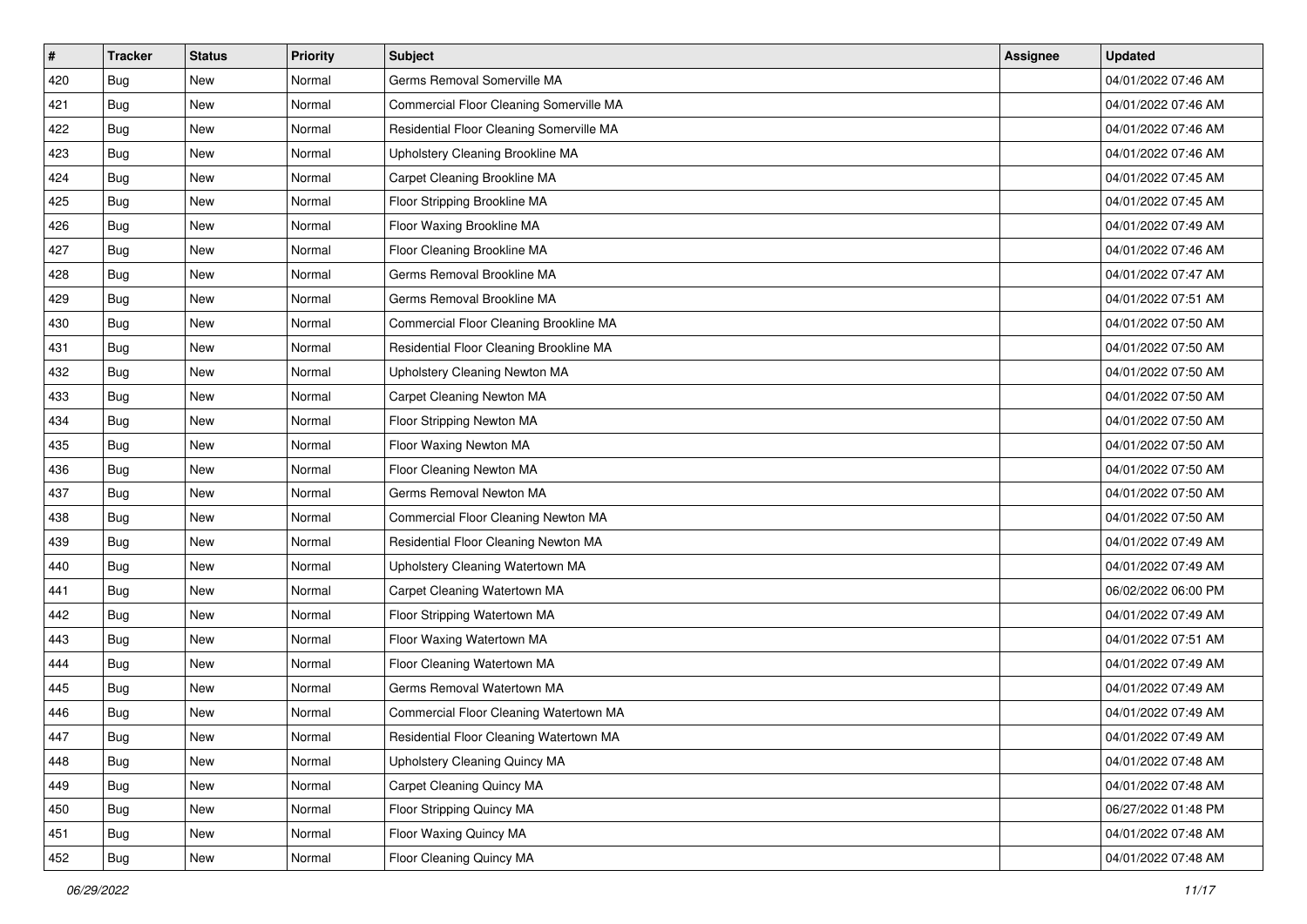| #   | <b>Tracker</b> | <b>Status</b> | <b>Priority</b> | Subject                                        | <b>Assignee</b> | <b>Updated</b>      |
|-----|----------------|---------------|-----------------|------------------------------------------------|-----------------|---------------------|
| 453 | Bug            | New           | Normal          | Germs Removal Quincy MA                        |                 | 04/01/2022 07:48 AM |
| 454 | <b>Bug</b>     | New           | Normal          | Commercial Floor Cleaning Quincy MA            |                 | 06/02/2022 05:59 PM |
| 455 | Bug            | New           | Normal          | Residential Floor Cleaning Quincy MA           |                 | 04/01/2022 07:38 AM |
| 456 | Bug            | New           | Normal          | Upholstery Cleaning Medford MA                 |                 | 04/01/2022 07:28 AM |
| 457 | <b>Bug</b>     | New           | Normal          | Carpet Cleaning Medford MA                     |                 | 06/27/2022 05:21 PM |
| 458 | Bug            | New           | Normal          | Floor Stripping Medford MA                     |                 | 04/01/2022 07:32 AM |
| 459 | <b>Bug</b>     | New           | Normal          | Floor Waxing Medford MA                        |                 | 04/01/2022 07:32 AM |
| 460 | Bug            | New           | Normal          | Floor Cleaning Medford MA                      |                 | 06/28/2022 01:07 PM |
| 461 | Bug            | New           | Normal          | Germs Removal Medford MA                       |                 | 06/28/2022 04:15 AM |
| 462 | <b>Bug</b>     | <b>New</b>    | Normal          | Commercial Floor Cleaning Medford MA           |                 | 04/01/2022 07:32 AM |
| 463 | <b>Bug</b>     | New           | Normal          | Residential Floor Cleaning Medford MA          |                 | 04/01/2022 07:32 AM |
| 464 | Bug            | New           | Normal          | Upholstery Cleaning Westchester MA             |                 | 06/28/2022 11:39 AM |
| 465 | Bug            | New           | Normal          | Carpet Cleaning Westchester MA                 |                 | 06/27/2022 12:50 PM |
| 466 | <b>Bug</b>     | New           | Normal          | Floor Stripping Westchester MA                 |                 | 06/28/2022 03:45 AM |
| 467 | <b>Bug</b>     | New           | Normal          | Floor Waxing Westchester MA                    |                 | 04/01/2022 07:31 AM |
| 468 | Bug            | New           | Normal          | Floor Cleaning Westchester MA                  |                 | 06/27/2022 02:41 AM |
| 469 | Bug            | New           | Normal          | Germs Removal Westchester MA                   |                 | 06/28/2022 10:40 AM |
| 470 | <b>Bug</b>     | New           | Normal          | Commercial Floor Cleaning Westchester MA       |                 | 06/28/2022 04:16 AM |
| 471 | Bug            | New           | Normal          | Residential Floor Cleaning Westchester MA      |                 | 06/28/2022 12:23 PM |
| 472 | <b>Bug</b>     | New           | Normal          | Upholstery Cleaning Arlington MA               |                 | 04/01/2022 07:31 AM |
| 473 | Bug            | New           | Normal          | Floor Stripping Arlington MA                   |                 | 06/28/2022 06:09 PM |
| 474 | <b>Bug</b>     | New           | Normal          | Floor Waxing Arlington MA                      |                 | 06/28/2022 08:10 PM |
| 475 | Bug            | New           | Normal          | Floor Cleaning Arlington MA                    |                 | 06/28/2022 06:51 AM |
| 476 | Feature        | New           | High            | <b>American Airlines Reservations</b>          |                 | 06/26/2022 04:14 AM |
| 477 | Bug            | New           | Normal          | What Does Online Coupon Mean?                  |                 | 06/28/2022 06:40 PM |
| 478 | Feature        | New           | Normal          | Is it safe to install third-party WhatsApp GB? |                 | 06/29/2022 12:37 AM |
| 479 | Bug            | New           | Normal          | Limousine Service Bellevue WA                  |                 | 06/27/2022 04:37 PM |
| 480 | <b>Bug</b>     | New           | Normal          | Nur Online Shop                                |                 | 06/28/2022 06:46 PM |
| 481 | Bug            | New           | Normal          | Nur Online Shop                                |                 | 06/27/2022 11:05 PM |
| 482 | Bug            | New           | Normal          | <b>Text Window</b>                             |                 | 06/29/2022 12:31 AM |
| 483 | Bug            | New           | Normal          | UK best essay writing service                  |                 | 06/28/2022 01:35 AM |
| 484 | Bug            | New           | Normal          | UK best essay writing service                  |                 | 06/27/2022 02:01 PM |
| 486 | <b>Bug</b>     | New           | Low             | <b>HP Wireless Printer Setup</b>               | Anonymous       | 06/28/2022 05:35 PM |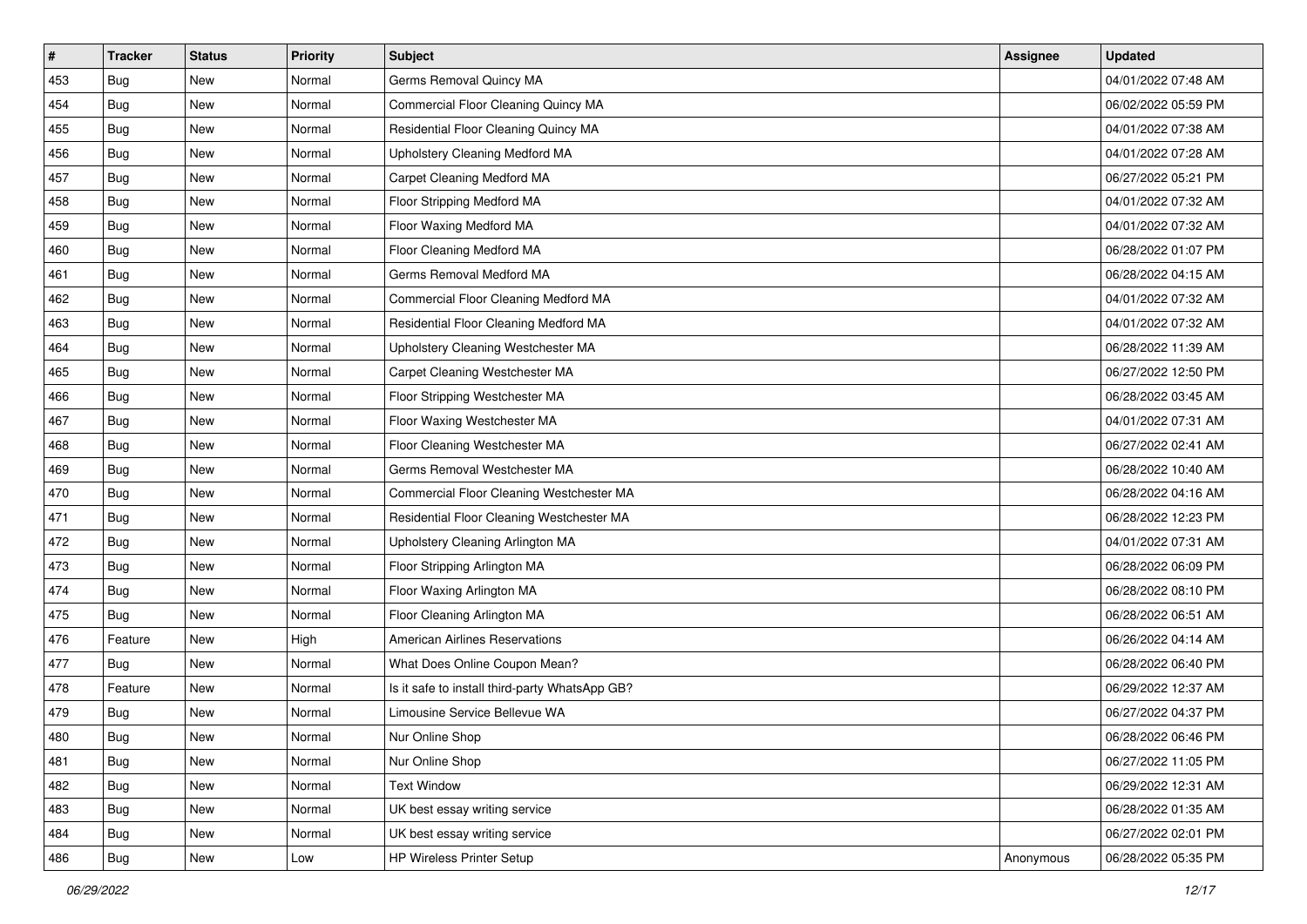| #   | <b>Tracker</b> | <b>Status</b> | <b>Priority</b> | <b>Subject</b>                                                                           | <b>Assignee</b>        | <b>Updated</b>      |
|-----|----------------|---------------|-----------------|------------------------------------------------------------------------------------------|------------------------|---------------------|
| 487 | <b>Bug</b>     | New           | Normal          | Cheap Fake Dunks                                                                         |                        | 06/28/2022 07:49 PM |
| 488 | Bug            | <b>New</b>    | Normal          | Quick solution to solve cash app dispute by the technical team                           |                        | 06/28/2022 11:53 PM |
| 489 | Bug            | New           | Normal          | Get cash app refund instantly if sent to the wrong person                                |                        | 06/28/2022 04:37 PM |
| 490 | <b>Bug</b>     | <b>New</b>    | Normal          | Unlock cash app account by getting quick solutions from the technical executives         |                        | 06/29/2022 02:56 AM |
| 491 | Feature        | <b>New</b>    | Normal          | Automatically download and paste Reddit wallpapers into Windows                          |                        | 06/29/2022 01:41 AM |
| 492 | Bug            | New           | Normal          | HD Streamz MOD APK v3.5.5 (Keine Werbung)                                                |                        | 06/28/2022 09:00 PM |
| 493 | Feature        | New           | High            | chainsaw dance                                                                           |                        | 06/28/2022 09:15 PM |
| 494 | Bug            | New           | Normal          | <b>Buy Discussion Post</b>                                                               |                        | 06/28/2022 07:54 PM |
| 495 | <b>Bug</b>     | <b>New</b>    | Normal          | Twitch Clip Downloader Download Twitch Clips Online 2021                                 |                        | 06/28/2022 10:24 PM |
| 496 | <b>Bug</b>     | New           | Normal          | What is Live NetTV?                                                                      |                        | 06/28/2022 03:58 PM |
| 497 | Bug            | <b>New</b>    | Normal          | Fake Nike Dunk Low Off-White Lot 50                                                      |                        | 06/28/2022 11:12 PM |
| 498 | Bug            | New           | Normal          | Téléchargeur SoundCloud : SoundCloud en Mp3                                              | Christophe<br>Garion   | 06/29/2022 01:03 AM |
| 499 | Feature        | New           | Normal          | Discover The Premium Features Of Spotify Mod Apk                                         |                        | 06/29/2022 12:57 AM |
| 500 | <b>Bug</b>     | New           | Normal          | Simply contact the technical team, to find the solution to cash app refund problems.     | Pierre-Loïc<br>Garoche | 06/28/2022 08:11 PM |
| 501 | <b>Bug</b>     | <b>New</b>    | Normal          | How Do I Annihilate Cash App Transfer Failed Problems Effectively                        | Pierre-Loïc<br>Garoche | 06/29/2022 12:50 AM |
| 502 | Bug            | <b>New</b>    | Normal          | Les instructions pour définir des sonneries pour iPhone sont simples et faciles à suivre |                        | 06/27/2022 07:52 PM |
| 503 | Bug            | New           | Normal          | Youtube Premium Apk free download for Android                                            |                        | 06/28/2022 11:41 PM |
| 504 | <b>Bug</b>     | <b>New</b>    | Normal          | A beginner should always look for online Java assignment help!                           |                        | 06/29/2022 01:50 AM |
| 505 | Bug            | <b>New</b>    | Normal          | www.trendmicro.com/activate                                                              |                        | 06/28/2022 10:41 PM |
| 506 | <b>Bug</b>     | New           | Normal          | www.trendmicro.com/activate                                                              |                        | 06/29/2022 12:11 AM |
| 507 | Bug            | New           | Normal          | central.bitdefender.com                                                                  |                        | 06/28/2022 11:02 PM |
| 508 | <b>Bug</b>     | <b>New</b>    | Normal          | hire a professional dissertation help                                                    |                        | 06/28/2022 04:58 PM |
| 509 | Feature        | <b>New</b>    | Normal          | Fashion                                                                                  | Anonymous              | 06/27/2022 06:39 PM |
| 510 | Feature        | New           | Normal          | Fashion                                                                                  | Anonymous              | 06/28/2022 09:23 PM |
| 511 | Feature        | New           | Normal          | Fashion                                                                                  | Anonymous              | 06/27/2022 12:17 AM |
| 512 | Bug            | New           | Normal          | The Importance Of Using Custom Writing Services                                          |                        | 06/27/2022 07:52 PM |
| 513 | Bug            | New           | Normal          | Unlock cash app account using the easy steps:                                            | Anonymous              | 06/29/2022 02:37 AM |
| 514 | Bug            | New           | Normal          | Trans-Caribbean                                                                          |                        | 06/29/2022 02:45 AM |
| 515 | Bug            | New           | Normal          | Fragment Nike Dunk High Tokyo Fake                                                       |                        | 06/28/2022 07:21 PM |
| 516 | Bug            | New           | Normal          | Does Cash App Help To Get Cash App Refund Without Any Interruption?                      |                        | 06/28/2022 12:20 AM |
| 517 | <b>Bug</b>     | New           | Normal          | Proficient tips to take help of cash app support professionals:                          |                        | 06/26/2022 07:34 AM |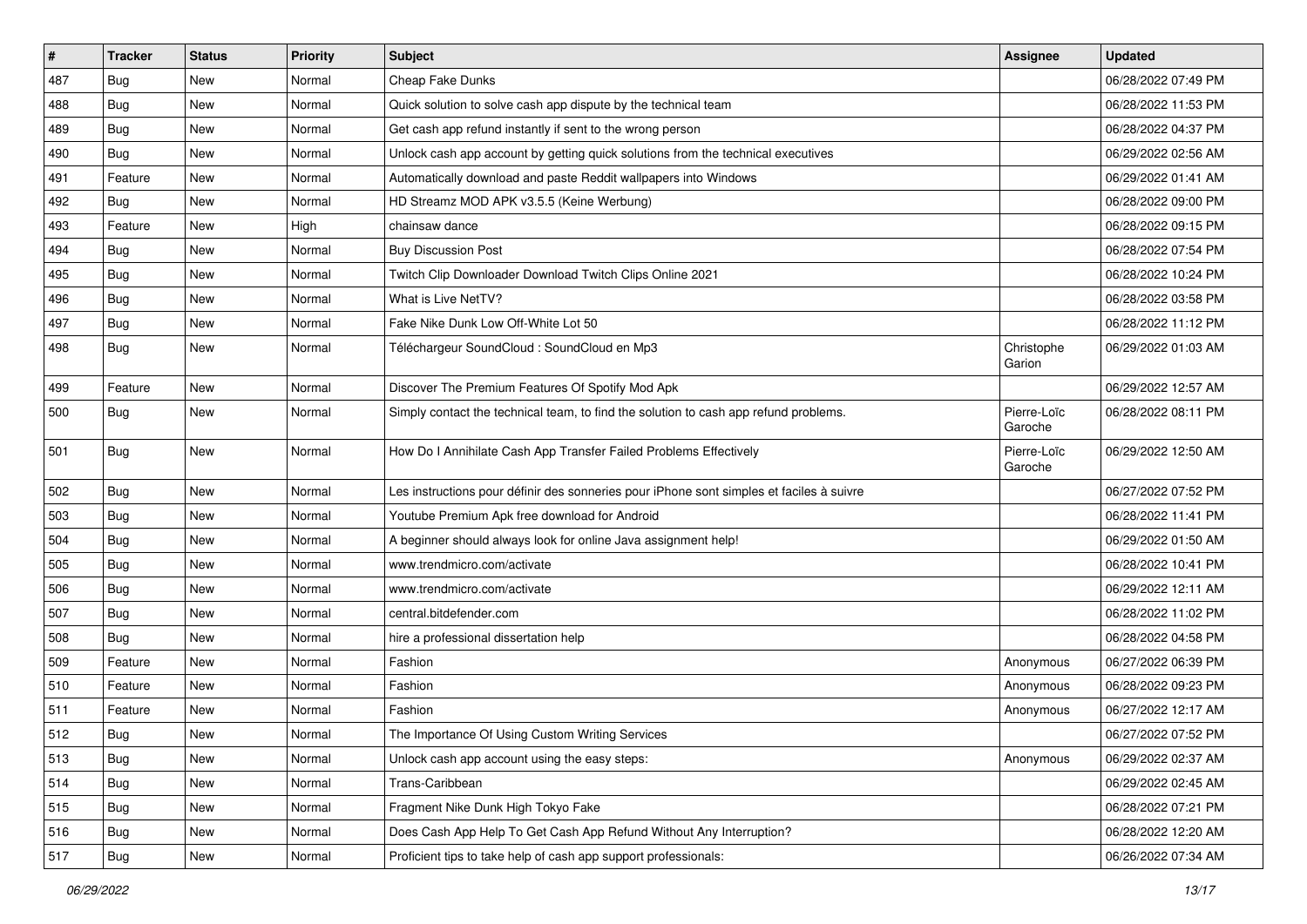| $\sharp$ | <b>Tracker</b> | <b>Status</b> | <b>Priority</b> | Subject                                                                                                                                                                                                                                           | <b>Assignee</b>        | <b>Updated</b>      |
|----------|----------------|---------------|-----------------|---------------------------------------------------------------------------------------------------------------------------------------------------------------------------------------------------------------------------------------------------|------------------------|---------------------|
| 518      | <b>Bug</b>     | New           | Normal          | How To Check The Balance Of Cash App Account By Taking Cash App Support?                                                                                                                                                                          |                        | 06/28/2022 08:51 PM |
| 519      | <b>Bug</b>     | New           | Normal          | Are you finding online UK Assignment writers?                                                                                                                                                                                                     |                        | 06/29/2022 02:45 AM |
| 520      | <b>Bug</b>     | New           | Normal          | What Is The Major Role Of Cash.app/Help and Support Page?                                                                                                                                                                                         |                        | 06/28/2022 09:23 PM |
| 521      | Feature        | New           | Normal          | Check out the Cash app Card balance for an overdraft.                                                                                                                                                                                             | Pierre-Loïc<br>Garoche | 06/26/2022 04:22 AM |
| 522      | Feature        | <b>New</b>    | Normal          | Can You Check App Limits, If Cash app won't let me send money?                                                                                                                                                                                    |                        | 06/28/2022 04:46 AM |
| 523      | <b>Bug</b>     | New           | Normal          | What Is The Right Google Account Recovery Aid To Regain Account Access?                                                                                                                                                                           | Pierre-Loïc<br>Garoche | 06/28/2022 05:17 AM |
| 524      | <b>Bug</b>     | <b>New</b>    | Normal          | How Does Google Account Recovery Work If Your Account Is Hacked?                                                                                                                                                                                  |                        | 06/28/2022 12:36 PM |
| 525      | <b>Bug</b>     | New           | Normal          | If you don't have a QR code: How to activate cash app card in app                                                                                                                                                                                 |                        | 06/28/2022 07:52 PM |
| 526      | <b>Bug</b>     | New           | Normal          | Soundcloud to mp3 converter - Download Soundcloud songs                                                                                                                                                                                           |                        | 06/27/2022 01:55 PM |
| 527      | Feature        | New           | Normal          | My Teachers                                                                                                                                                                                                                                       |                        | 06/28/2022 10:18 PM |
| 528      | <b>Bug</b>     | New           | Normal          | Korean Mag                                                                                                                                                                                                                                        |                        | 06/29/2022 01:13 AM |
| 529      | <b>Bug</b>     | New           | Normal          | Thop TV APK - Free Download for Android                                                                                                                                                                                                           |                        | 06/29/2022 12:59 AM |
| 530      | <b>Bug</b>     | New           | Normal          | Cheap Assignment Writing Service UK                                                                                                                                                                                                               | Anonymous              | 06/28/2022 11:00 PM |
| 531      | <b>Bug</b>     | New           | Normal          | Cheap Assignment Writing Service UK                                                                                                                                                                                                               | Anonymous              | 06/28/2022 11:08 PM |
| 532      | <b>Bug</b>     | New           | Normal          | My Assignment Help                                                                                                                                                                                                                                |                        | 06/28/2022 11:11 PM |
| 533      | Bug            | <b>New</b>    | Normal          | How to complete the homework assignments in economics in the easiest way?                                                                                                                                                                         |                        | 06/28/2022 06:26 PM |
| 534      | <b>Bug</b>     | New           | Normal          | Know how to initiate cash app refund by contacting the technical team                                                                                                                                                                             | Pierre-Loïc<br>Garoche | 06/29/2022 01:24 AM |
| 535      | <b>Bug</b>     | <b>New</b>    | Normal          | Getting Tangled Problems When You Try To Apply For Cash App Delete Account                                                                                                                                                                        | Christophe<br>Garion   | 06/26/2022 04:51 PM |
| 536      | <b>Bug</b>     | New           | Normal          | How to check the balance on the cash app card                                                                                                                                                                                                     | Hamza<br>Bourbouh      | 06/29/2022 02:56 AM |
| 537      | <b>Bug</b>     | <b>New</b>    | Normal          | Get tech assistance with customer support on ATT Yahoo email login issue.                                                                                                                                                                         |                        | 06/28/2022 06:20 AM |
| 538      | Bug            | New           | Normal          | Will cash app refund money if scammed quickly?                                                                                                                                                                                                    |                        | 06/27/2022 10:25 AM |
| 539      | <b>Bug</b>     | New           | Normal          | Do you want to know how to activate cash card through phone number?                                                                                                                                                                               |                        | 04/01/2022 09:25 AM |
| 540      | Bug            | New           | Normal          | Why Haven't I Received My Cash App Card? Can I get t the reasons behind it                                                                                                                                                                        |                        | 06/27/2022 04:54 PM |
| 541      | <b>Bug</b>     | New           | Normal          | How to fix the cash app payment failed errors?                                                                                                                                                                                                    |                        | 06/28/2022 10:56 PM |
| 542      | Bug            | New           | Normal          | Web N Logo Design                                                                                                                                                                                                                                 |                        | 06/27/2022 07:02 PM |
| 543      | Feature        | New           | Normal          | Get tech assistance with customer support on ATT Yahoo email login issue.                                                                                                                                                                         |                        | 06/24/2022 05:08 PM |
| 544      | Bug            | New           | Normal          | Hey! I had a very cool idea to order our general picture on canvas for my family as a gift. But couldn't find a<br>good one. Once my friend advised me this article in which I found what I was looking for and gave a cool gift<br>to my family. |                        | 06/27/2022 04:10 AM |
| 545      | Feature        | New           | Normal          | <b>Best Canvas Print Company</b>                                                                                                                                                                                                                  |                        | 06/28/2022 01:08 PM |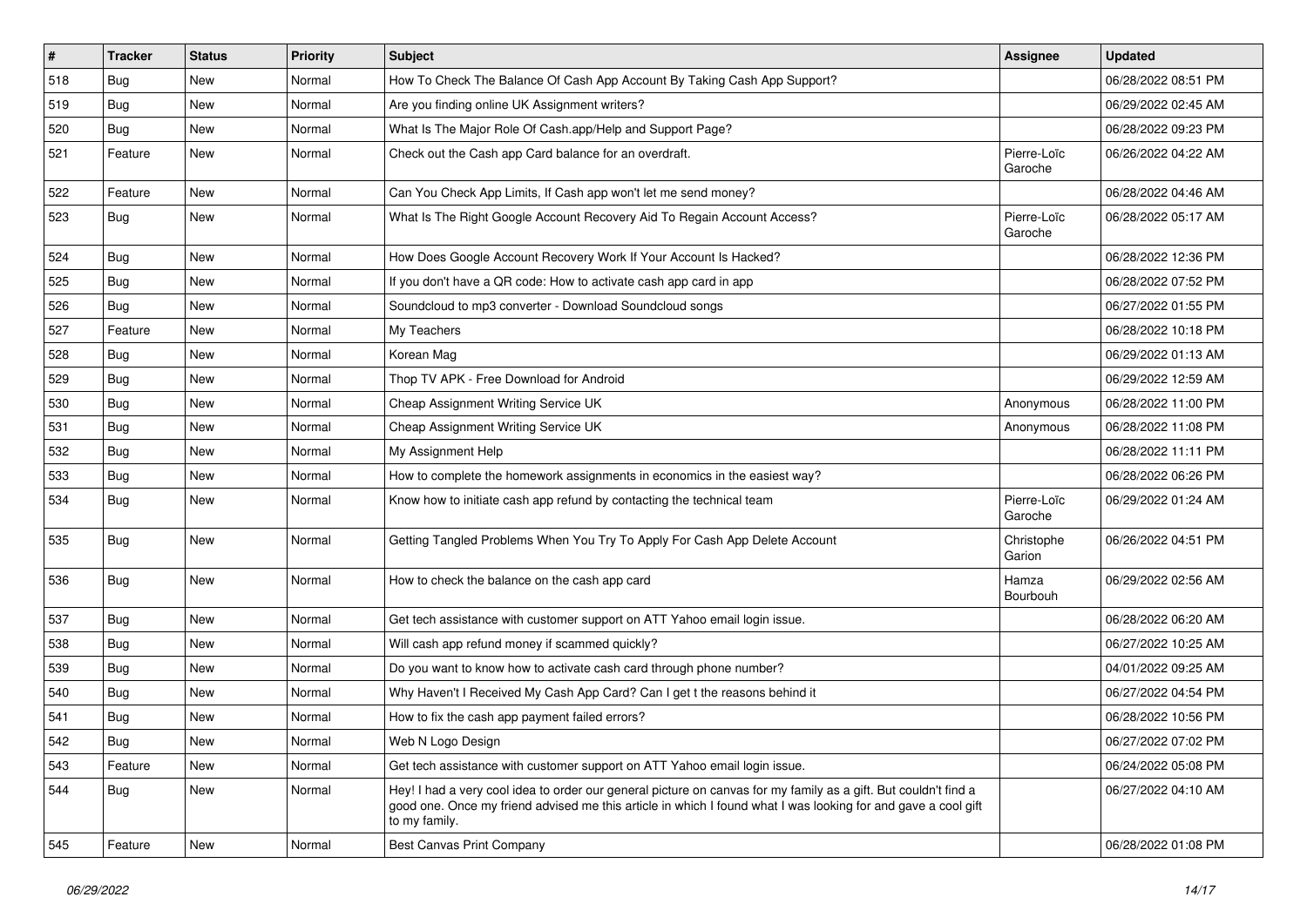| $\sharp$ | <b>Tracker</b> | <b>Status</b> | Priority | Subject                                                                             | <b>Assignee</b>        | <b>Updated</b>      |
|----------|----------------|---------------|----------|-------------------------------------------------------------------------------------|------------------------|---------------------|
| 546      | Feature        | New           | Normal   | Quickbooks Error                                                                    |                        | 06/27/2022 03:44 PM |
| 547      | <b>Bug</b>     | <b>New</b>    | Normal   | Get rid of the issue of cash app down by calling experts.                           |                        | 06/26/2022 10:38 AM |
| 548      | <b>Bug</b>     | New           | Normal   | Web N Logo Design                                                                   |                        | 06/28/2022 08:24 AM |
| 549      | <b>Bug</b>     | <b>New</b>    | Normal   | Radio Luisteren                                                                     |                        | 06/28/2022 05:11 PM |
| 550      | <b>Bug</b>     | <b>New</b>    | Normal   | Nederland FM - beste manieren om naar internationale radio op internet te luisteren |                        | 06/29/2022 12:06 AM |
| 551      | Bug            | <b>New</b>    | Normal   | Why Do Students Need Online Best Dissertation Writing Services?                     |                        | 06/28/2022 03:03 AM |
| 552      | Feature        | <b>New</b>    | Normal   | Radio rfm and the benefits of radio rfm                                             |                        | 06/27/2022 01:44 PM |
| 553      | <b>Bug</b>     | <b>New</b>    | Normal   | Cinema HD APK - Free Movie Enjoyment App on Android                                 |                        | 06/28/2022 02:34 PM |
| 554      | <b>Bug</b>     | <b>New</b>    | Normal   | XvideoStudio Video Editor APK Free Download on TechToDown                           |                        | 06/27/2022 08:59 PM |
| 555      | <b>Bug</b>     | <b>New</b>    | Normal   | web design development in hyderabad                                                 |                        | 06/28/2022 05:01 AM |
| 556      | <b>Bug</b>     | <b>New</b>    | Normal   | Play Game Mod Apk With Your Friends                                                 |                        | 06/29/2022 01:00 AM |
| 557      | Feature        | New           | Normal   | <b>Business Law Assignment Help</b>                                                 |                        | 06/27/2022 08:31 PM |
| 558      | Feature        | <b>New</b>    | Normal   | <b>Stunning Classic Sofas</b>                                                       |                        | 06/27/2022 04:44 PM |
| 559      | <b>Bug</b>     | <b>New</b>    | High     | What Are Permission For Applications like Facebook Sending MMS?                     |                        | 06/27/2022 08:34 PM |
| 560      | Bug            | <b>New</b>    | Normal   | Whatsapp Aero - Make Your Phone Auto Connect                                        |                        | 04/01/2022 09:28 AM |
| 561      | <b>Bug</b>     | New           | Normal   | Enjoy the Full YouTube Premium Experience With YouTube Premium Membership           |                        | 06/27/2022 09:33 PM |
| 562      | <b>Bug</b>     | <b>New</b>    | Normal   | Learn Basic Mahjong Rules                                                           |                        | 06/23/2022 12:48 AM |
| 563      | <b>Bug</b>     | <b>New</b>    | Normal   | Understanding the Difference Between Free and Paid Mod Apks                         |                        | 06/28/2022 06:51 AM |
| 564      | <b>Bug</b>     | <b>New</b>    | Normal   | How To Install RepelisPlus On Your Android Phone?                                   |                        | 06/27/2022 12:23 PM |
| 565      | <b>Bug</b>     | <b>New</b>    | Normal   | How To Install RepelisPlus On Your Android Phone?                                   |                        | 06/28/2022 09:46 AM |
| 566      | <b>Bug</b>     | New           | Normal   | Kinemaster Pro Download - los App Review                                            |                        | 04/01/2022 09:27 AM |
| 567      | <b>Bug</b>     | <b>New</b>    | Normal   | Singapore assignment help                                                           |                        | 06/28/2022 04:12 AM |
| 568      | Bug            | <b>New</b>    | Normal   | Instale a versão mais recente do YouTube Premium                                    |                        | 06/27/2022 08:56 PM |
| 569      | <b>Bug</b>     | New           | Normal   | What is the incoming and outgoing mail server for Outlook IMAP settings?            | Pierre-Loïc<br>Garoche | 06/28/2022 07:38 PM |
| 570      | <b>Bug</b>     | New           | Normal   | What is Sutton bank cash app customer service phone number?                         | Pierre-Loïc<br>Garoche | 06/28/2022 03:09 PM |
| 571      | <b>Bug</b>     | <b>New</b>    | Normal   | How may the Cash app dispute your trade?                                            | Pierre-Loïc<br>Garoche | 06/28/2022 03:52 PM |
| 572      | Feature        | New           | Normal   | New features of WhatsApp Plus on Android phones                                     | Pierre-Loïc<br>Garoche | 06/27/2022 11:22 PM |
| 573      | Bug            | New           | Normal   | Experimente lo mejor en la aplicación Apk de juegos gratis                          |                        | 06/28/2022 12:55 AM |
| 574      | <b>Bug</b>     | New           | Normal   | How to fix the Epson printer offline issue due to a wired connection?               |                        | 06/28/2022 12:52 PM |
| 575      | Feature        | New           | Low      | cheap jordan replicas for sale                                                      | Pierre-Loïc<br>Garoche | 06/28/2022 09:31 PM |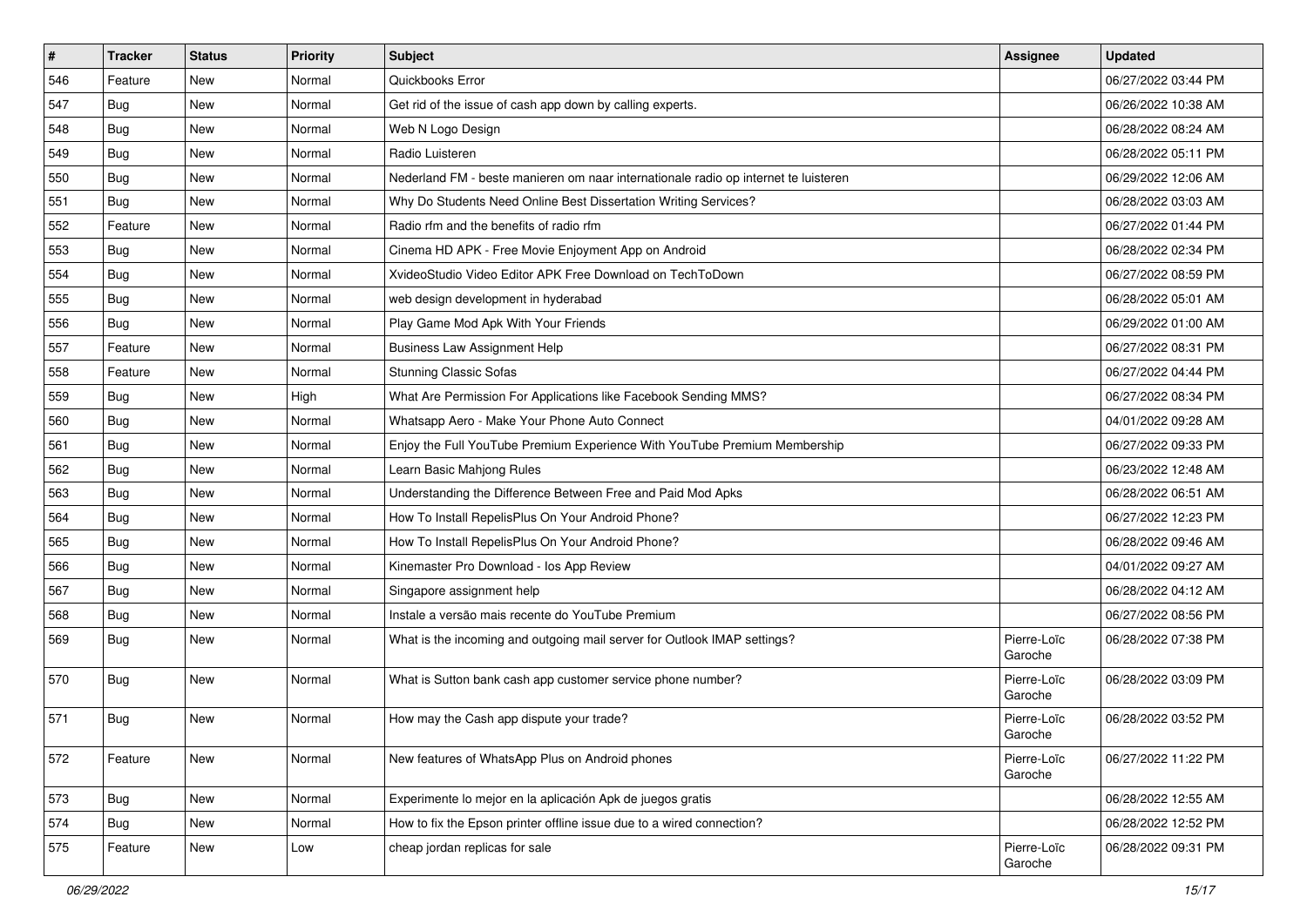| #   | <b>Tracker</b> | <b>Status</b> | <b>Priority</b> | <b>Subject</b>                                                                                                                                                                                                                                                        | <b>Assignee</b>        | <b>Updated</b>      |
|-----|----------------|---------------|-----------------|-----------------------------------------------------------------------------------------------------------------------------------------------------------------------------------------------------------------------------------------------------------------------|------------------------|---------------------|
| 576 | Bug            | New           | Normal          | So laden Sie ein Instagram-Bild herunter                                                                                                                                                                                                                              |                        | 06/28/2022 01:51 PM |
| 577 | Bug            | <b>New</b>    | Normal          | Follow these easy steps to make Admiral Casino Login                                                                                                                                                                                                                  |                        | 06/28/2022 03:52 AM |
| 578 | Feature        | New           | High            | Derrick Gore                                                                                                                                                                                                                                                          | Pierre-Loïc<br>Garoche | 06/28/2022 01:56 AM |
| 579 | <b>Bug</b>     | New           | Normal          | YOUR CV MAKES YOUR FIRST IMPRESSION                                                                                                                                                                                                                                   | Christophe<br>Garion   | 06/27/2022 12:22 PM |
| 580 | <b>Bug</b>     | New           | High            | What is Narrative Essay?                                                                                                                                                                                                                                              | Christophe<br>Garion   | 06/26/2022 04:49 PM |
| 581 | Bug            | New           | Normal          | E-Learning Course Help                                                                                                                                                                                                                                                |                        | 06/28/2022 03:36 AM |
| 582 | <b>Bug</b>     | New           | Normal          | Cash App Won't Let Me Send Money If There Is A Low Balance Available                                                                                                                                                                                                  | Pierre-Loïc<br>Garoche | 06/26/2022 02:39 PM |
| 583 | <b>Bug</b>     | New           | High            | Need the Cash app customer service phone number?                                                                                                                                                                                                                      |                        | 06/27/2022 04:49 PM |
| 584 | Bug            | New           | Normal          | Want the cash app customer service number to check balance?                                                                                                                                                                                                           |                        | 06/29/2022 01:00 AM |
| 585 | <b>Bug</b>     | New           | Normal          | What is cash app help number?                                                                                                                                                                                                                                         |                        | 06/26/2022 06:21 PM |
| 586 | <b>Bug</b>     | New           | Normal          | Best Modifications For Your Mobile Phone                                                                                                                                                                                                                              |                        | 06/27/2022 07:15 PM |
| 587 | Bug            | New           | Normal          | Why Picsart Pro Offers Great Features                                                                                                                                                                                                                                 |                        | 06/27/2022 05:28 PM |
| 588 | Bug            | New           | Normal          | YouTube Vanced Apk Manager App - Como instalá-lo                                                                                                                                                                                                                      |                        | 06/28/2022 10:56 PM |
| 589 | Bug            | New           | Normal          | How can I get the cash app phone number of customer support?                                                                                                                                                                                                          |                        | 06/28/2022 07:11 AM |
| 590 | Bug            | <b>New</b>    | Normal          | Follow proper initiatives to check my cash app card balance:                                                                                                                                                                                                          |                        | 06/27/2022 09:57 AM |
| 591 | <b>Bug</b>     | New           | Normal          | How To Find Facebook Modifications For Your Spotify Premium Apk?                                                                                                                                                                                                      |                        | 06/29/2022 12:40 AM |
| 592 | Bug            | New           | Normal          | Deezer Premium APK - Baixe músicas de qualquer lugar do mundo de graça                                                                                                                                                                                                |                        | 06/27/2022 10:23 PM |
| 593 | Bug            | New           | Normal          | Eiffel Spark Ultimate C2 SN series is a fully synthetic range of advanced performance engine oils blended in<br>high performance fully synthetic (PAO - polyalphaolefin) basestocks fortified with advanced technology<br>additive system, specifically formulated to |                        | 06/28/2022 08:34 PM |
| 594 | Feature        | New           | Normal          | How does research proposal help online make it easy for me?                                                                                                                                                                                                           |                        | 06/28/2022 08:23 PM |
| 595 | Bug            | New           | Normal          | RFM Online - une révolution dans la gestion de l'identité numérique                                                                                                                                                                                                   |                        | 06/27/2022 11:06 PM |
| 596 | Bug            | New           | Normal          | <b>Kids Games</b>                                                                                                                                                                                                                                                     |                        | 06/27/2022 04:08 AM |
| 597 | Bug            | New           | Normal          | Universo s / f Download                                                                                                                                                                                                                                               |                        | 06/28/2022 03:36 AM |
| 598 | Bug            | New           | Normal          | Universo s / f Download                                                                                                                                                                                                                                               |                        | 06/25/2022 03:38 PM |
| 599 | I Bug          | New           | Normal          | Do you know how to delete cash app account from your computer?                                                                                                                                                                                                        |                        | 06/28/2022 05:16 PM |
| 600 | <b>Bug</b>     | New           | Normal          | Play Store Pro                                                                                                                                                                                                                                                        |                        | 06/27/2022 09:43 PM |
| 601 | <b>Bug</b>     | New           | Normal          | Best Essay Writing Service UK                                                                                                                                                                                                                                         | Pierre-Loïc<br>Garoche | 06/27/2022 09:13 PM |
| 602 | <b>Bug</b>     | New           | Normal          | Best Essay Writing Service UK                                                                                                                                                                                                                                         | Pierre-Loïc<br>Garoche | 06/27/2022 05:53 PM |
| 603 | <b>Bug</b>     | New           | Normal          | Premiere gratuito da lista de IPTV                                                                                                                                                                                                                                    |                        | 06/28/2022 03:48 AM |